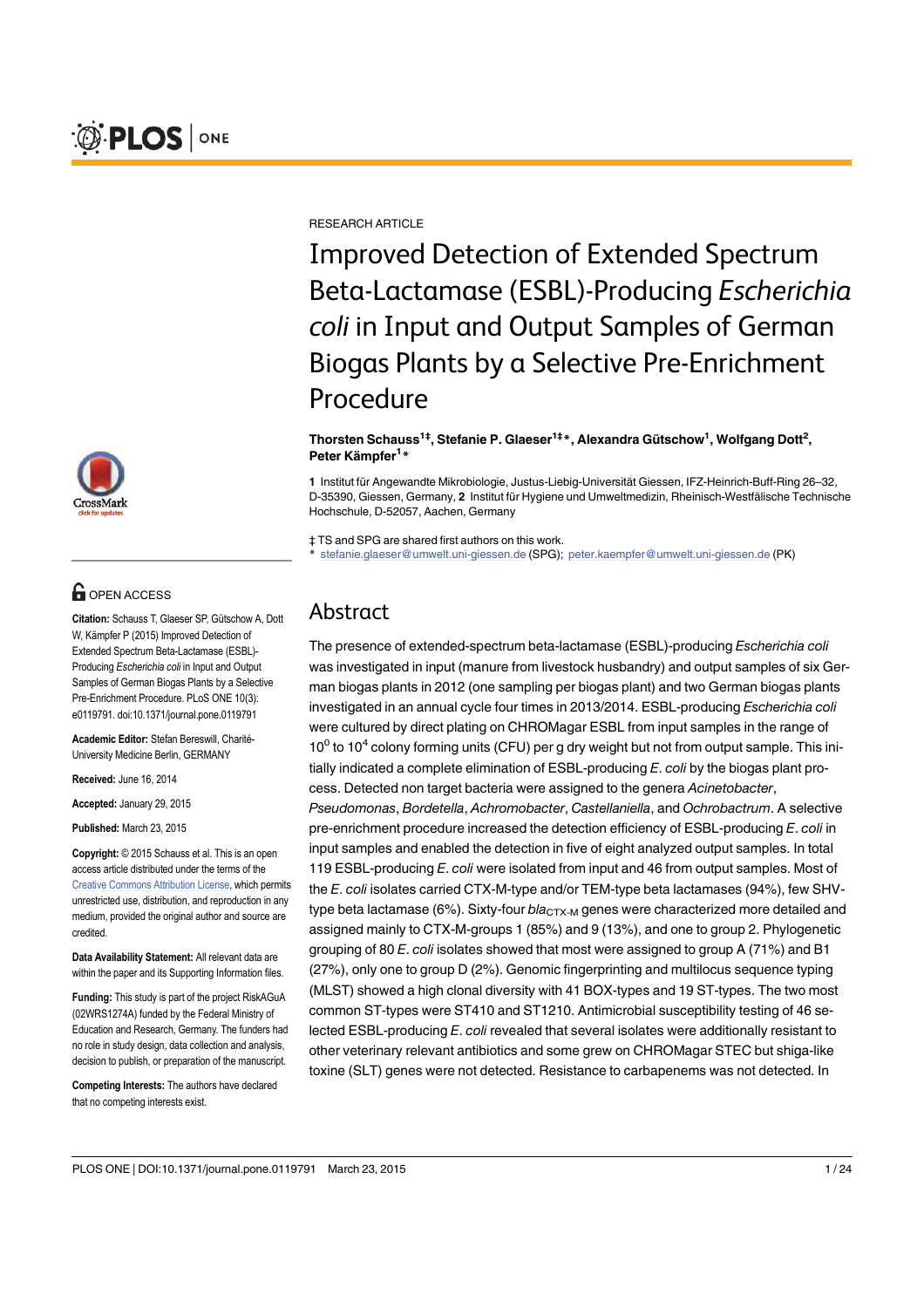summary the study showed for the first time the presence of ESBL-producing E, coli in output samples of German biogas plants.

## Introduction

Intensive application of antibiotics in livestock husbandry increases the abundance of extended-spectrum beta-lactamase (ESBL)-producing Enterobacteriaceae in animals and in consequence in their manure [1]. The presence of ESBL-producing E. coli in manure from livestock husbandry was frequently reported [2,3]. Recent studies showed that ESBL-producing E. coli strains isolated from humans and livestock husbandry represented the same sequence types (ST types) and/ or harbored identical ESBL gene carrying plasmids. This indicates that ESBL-producing strains or ESBL genes/plasmids from livestock husbandry are potentially transmitted to humans or to human pathogenic E. coli [4]. The application of manure as organic fertilizer on fields can lead to release and widespread of antibiotic substances and antibiotic resistant bacteria into the environment [5,1]. Hartmann and colleagues [2] detected ESBLproducing E. coli that were genotypically identical (identical rep-PCR pattern) in fecal samples and the environment of farms including cultivated and pasture soils as well as composted manure. Alternatively to the direct application of manure to fields, manure and slurry in combination with energy crops are used as input materials for biogas plants to generate biofuels. The process of methane formation in biogas plants is divided into four major steps, hydrolysis, acidogenesis, acetogenesis and methanogenesis [6]. Each step is carried out by different consortia of microorganisms, which are partly interrelated syntrophically and show different environmental requirements [7]. Organic material is degraded to smaller compounds as amino acids, sugars and fatty acids by secretion of extracellular enzymes. Most of these bacteria are strict anaerobes such as Bacterioides and Clostridium species. Some facultative anaerobic bacteria as Streptococci and Enterobacteriaceae are also involved [6]. Higher volatile fatty acids are transformed into acetate and hydrogen by a group of not well characterized hydrogen-producing acetogenic microorganisms [6]. Since accumulation of hydrogen inhibits acetogenic bacteria, it has to be metabolized by methanogens to keep hydrogen partial pressure low to enable acetogenesis. Two strict anaerobe groups of methanogenic bacteria produce methane from acetate or hydrogen and carbon dioxide [6]. Biogas production is either a mesophilic (37–42°C) or thermophilic (at least 50°C) process. Anaerobic conditions and high process temperatures are given as main arguments that pathogenic bacteria are eliminated during the biogas plant process. As reported by Phillipp and Hölzle  $[8]$  E. coli were not detected in output samples of thermophilic biogas plants. Recently, the detection of  $E$ , coli after the anaerobic digestion of cattle manure was reported [9]. None of the detected isolates was resistant to a fourth-generation cephalosporin; but the isolates were not isolated from manure in the presence of cephalosporins. This non-selective isolation of resistant bacteria may result in a loss of sensitivity and underestimation of resistant bacteria. Detailed studies about the detection of ESBL-producing E. coli in output samples of biogas plants in general were not published so far. The major aim of our study was to investigate if ESBL-producing E. coli can persist the biogas plant process to assess the risk for the release of ESBL-producing E. coli with biogas plant output material into the environment. Therefore, we compared the abundance of ESBL-producing E. coli in input and output material of six mesophilic and one thermophilic German biogas plants compared to the occurrence in respective input material (liquid and solid manure mixtures from livestock husbandry). We furthermore aimed to establish an efficient cultivation-dependent detection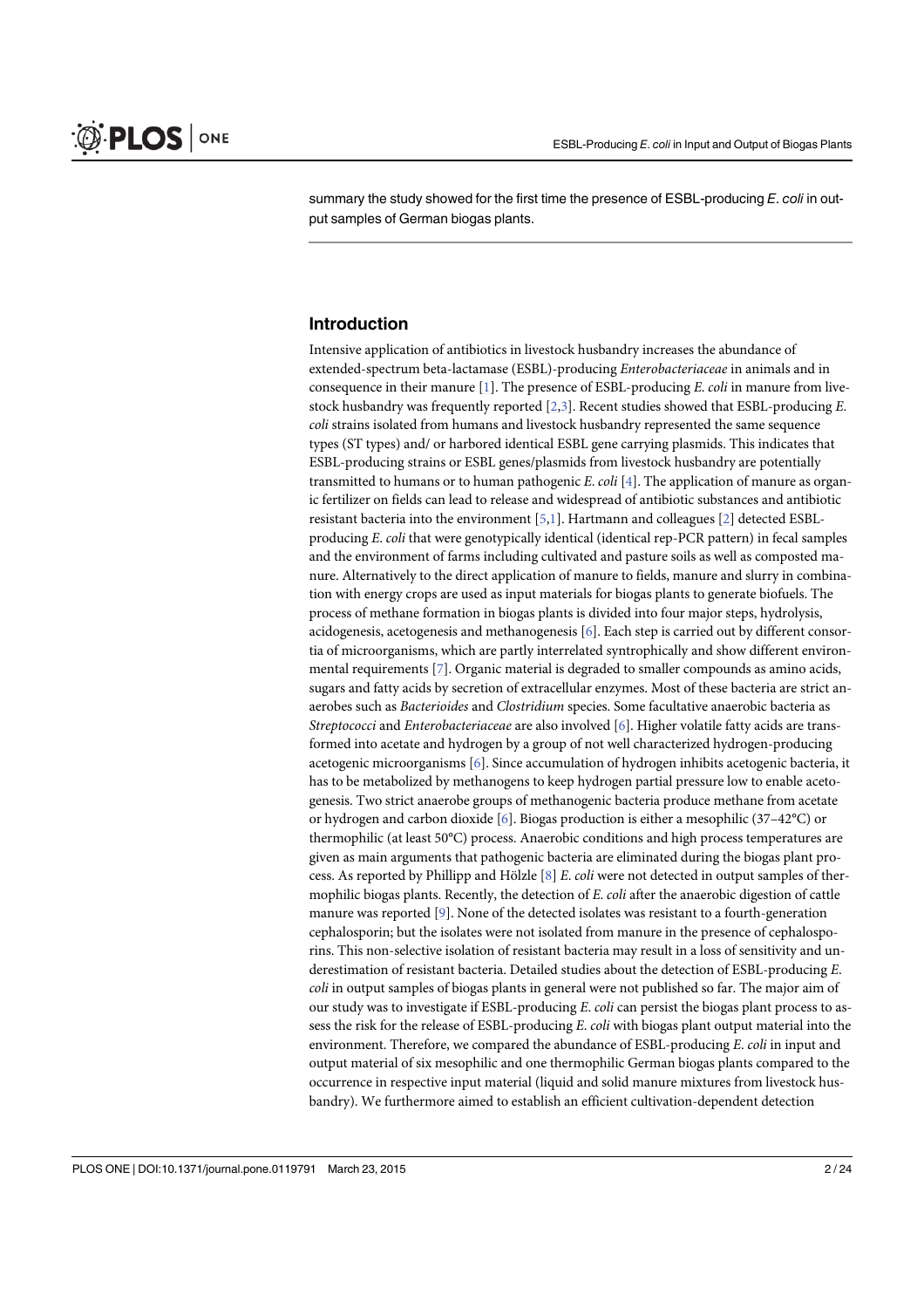method of ESBL-producing E. coli and compared the efficiency of a direct plating on CHRO-Magar ESBL with the established selective pre-enrichment method. Isolated ESBL-producing E. coli were characterized in detail by genomic fingerprinting, phylogenetic assignment, multilocus sequence typing (MLST), ESBL gene characterization and antimicrobial susceptibility testing.

#### **Results**

#### Bacterial growth on CHROMagar ESBL after direct plating

In summary ten samples, five input and five output samples, were investigated in 2012 from all five biogas plants, four mesophilic (BGA 001, 002, 005, and 006) and one thermophilic biogas plant (BGA 012) by direct plating on CHROMagar ESBL to enumerate ESBL-producing E. coli. The input and output samples of the individual biogas plants were always sampled at the same day. The concentration of bacteria cultured on CHROMagar ESBL was in the range of  $10<sup>3</sup>$  to  $10^6$  CFUs (g dry weight)<sup>-1</sup> for biogas plant input and  $10^1$  to  $10^3$  CFUs(g dry weight)<sup>-1</sup> for biogas plant output samples. The concentration in output samples was always two to four orders of magnitude lower than in respective input samples, except for the thermophilic biogas plant (BGA 012). There, the concentration of culturable bacteria in the output sample was in the same range as in the input samples with  $10^3$  CFUs(g dry weight)<sup>-1</sup>. ESBL-producing *E. coli* (represented by pink colonies as given in the leaflet of the CHROMagar ESBL and confirmed by partial 16S rRNA gene sequencing in our study) were determined in four input samples of the five 2012 investigated biogas plants with CFUs per g dry weight in the range of  $10^1$  (BGA 002 and 005) to  $10^3$  (BGA 001 and 006). ESBL-producing *E. coli* could not be detected in output samples. Blue colonies which represented potentially ESBL-producing Klebsiella, Entero*bacter* or *Citrobacter* were only cultured from an input sample of one biogas plant with  $10<sup>1</sup>$ CFUs (g dry weight)<sup>-1</sup> (BGA 002). Most of the colonies were beige to brown colored and overgrew ESBL-producing E. coli. Beige to brown colonies were determined in all 2012 analyzed input samples in the range of 10<sup>3</sup> to 10<sup>6</sup> CFUs (g dry weight)<sup>-1</sup>. The concentration was 3 to 4 orders of magnitude lower in respective output samples, except for the thermophilic biogas plant BGA 012; there the concentration in input and output samples were in the same range with  $10^3$  CFUs(g dry weight)<sup>-1</sup>.

Two of the mesophilic biogas plants (BGA 001 and 015) were subsequently investigated in a second sampling period, 2013/2014. Eight samples, four input and four output samples were investigated for each of the biogas plants. Input samples were taken for both biogas plants in February, April, July/August and October 2013 and respective output samples approximately ten weeks after input samples in April, July/August and October 2013 and February 2014 taking the transfer time through biogas plants into account. The concentration of bacteria cultured on CHROMagar ESBL was for input samples in the range of  $10^4$  to  $10^5$  CFUs (g dry weight)<sup>-1</sup> (BGA 001) and  $10^3$  to  $10^6$  CFUs (g dry weight)<sup>-1</sup> (BGA 015). In output samples growth was only obtained in the April sample of BGA 001 with  $10^2$  CFUs (g dry weight)<sup>-1</sup> and in the August and October samples of BGA 015 with  $10^3$  CFUs (g dry weight)<sup>-1</sup>. ESBL-producing E. coli were again only detected in input samples with  $10^2$  to  $10^4$  CFUs (g dry weight)<sup>-1</sup> (BGA 001) and  $10^1$  to  $10^2$  CFUs (g dry weight)<sup>-1</sup> (BGA 015) with lowest concentrations in July. Blue colonies were also detected in all input samples with  $10^1$  to  $10^4$  CFUs (g dry weight)<sup>-1</sup> but only one colony in one output sample (October, BGA 15). The major fraction of bacteria cultured on CHROMagar ESBL again grew as beige to brown colored colonies with  $10^3$  to  $10^6$  CFUs (g dry weight)<sup>-1</sup> overgrowing ESBL-producing E. coli (S1 Fig.).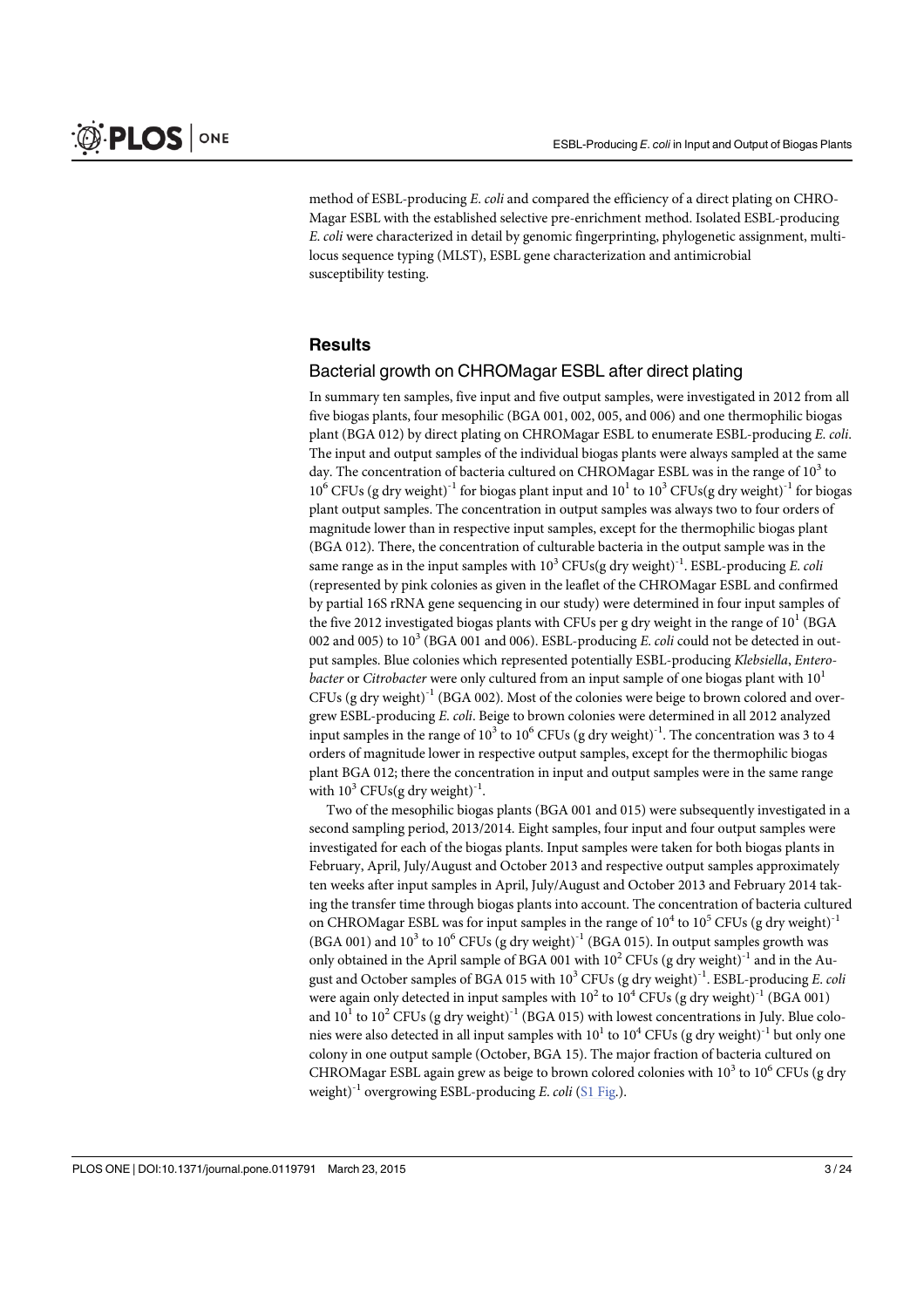#### Species identification and ESBL gene screening after direct plating

Bacteria representing most abundant colonies after direct plating on CHROMagar ESBL were isolated and phylogenetically identified by partial 16S rRNA gene sequencing. Sequence similarities were >98.5% to closest related type strains of described species indicating a reliable assignment at least at the genus level. As already mentioned all pink-colonies but none of the other colored colonies represented E. coli which all contained an ESBL gene, either a CTX-Mtype or TEM-type gene. In 2012, a total of 44 isolates (26 from input and 18 from output samples) were identified. E. coli (6 isolates) were isolated from three out of five biogas plant input samples (Fig. 1A). Only few other *Enterobacteriaceae* were detected, one abundant blue colony morphotype was assigned to the genus Citrobacter (BGA 002, one isolate) and one abundant beige colony morphotype to the genus Morganella (BGA 006; 4 isolates; Fig. 1A). In one of the Morganella isolates a bla<sub>CTX-M</sub> gene was detected. All other beige to brown colored colonies were assigned to the genera Acinetobacter (Moraxellaceae; 10 isolates), Pseudomonas (Pseudomonadaceae; 6 isolates) and Bordetella (Alcaligenaceae; one isolate) (Fig. 1A). Acinetobacter and Pseudomonas were the most frequently determined non-target genera identified from four out of five biogas plant input samples.

All identified colonies from output samples (all beige to brown colored) were assigned to the genera Ochrobactrum (Brucellaceae; 11 isolates), Pseudomonas (5 isolates), Acinetobacter and Bordetella (both one isolate). Of those, the genera Ochrobactrum and Acinetobacter were most frequently detected in four out of five biogas plant output samples (Fig. 1A). Ochrobactrum spp. were detected with increased abundance in output samples. The high concentration of brown colored colonies obtained in the output sample of the thermophilic biogas plant BGA 012 was due to the growth of Acinetobacter spp. and Pseudomonas spp. (Fig. 1A).

For the two annually investigated biogas plants BGA 001 and 015, 65 isolates representing most abundant colonies were identified by direct plating, 56 from input and 9 from output samples. Few E. coli (11 isolates) were cultured from seven out of eight input samples, but not from output samples. Only one isolate from an output sample was identified as a member of the Enterobacteriaceae (brown colonies) assigned to the genus Proteus (BGA 001 October). In contrast to the 2012 sampling abundant blue colored colonies represented Aeromonas spp. (Aeromonadaceae; six isolates from input and one isolate of an output sample, respectively). Abundant beige to brown coloured colonies were only phylogenetically identified from July and October samples and were assigned for input samples to the genera Pseudomonas and Ochrobactrum (23 and five isolates), as well as Achromobacter, Bordetella and Castellaniella (all three Alcaligenaceae; four, one, and seven isolates), and for output samples to the genera Pseudomonas, Ochrobactrum, and Acinetobacter (five, one, and one isolates; Fig. 1B). According to the text above, six E. coli isolates and one Morganella isolate contained CTX-M-type or TEMtype gene (sampling 2012). Further sampling (2013) revealed 11 E. coli isolates from input containing CTX-M-type + TEM-type gene (8 isolates) or a CTX-M-type gene (3 isolates). ESBL genes ( $bla_{\text{CTX-M}}$ ,  $bla_{\text{TEM}}$  and  $bla_{\text{SHV}}$ ) were not detected in any of the other isolates obtained by the direct plating approach.

## ESBL pre-enrichment increased the detection efficiency of ESBLproducing E. coli

Based on the low detection efficiency of ESBL-producing E. coli by direct plating on CHROMagar ESBL a selective pre-enrichment procedure was established (Fig. 2).

The pre-enrichment procedure was tested first with 10 g input and output samples parallel to direct plating on CHROMagar ESBL for BGA 006 and 012 analyzed in 2012. Plating on CHRO-Magar ESBL after pre-enrichment clearly showed an increased abundance of ESBL-producing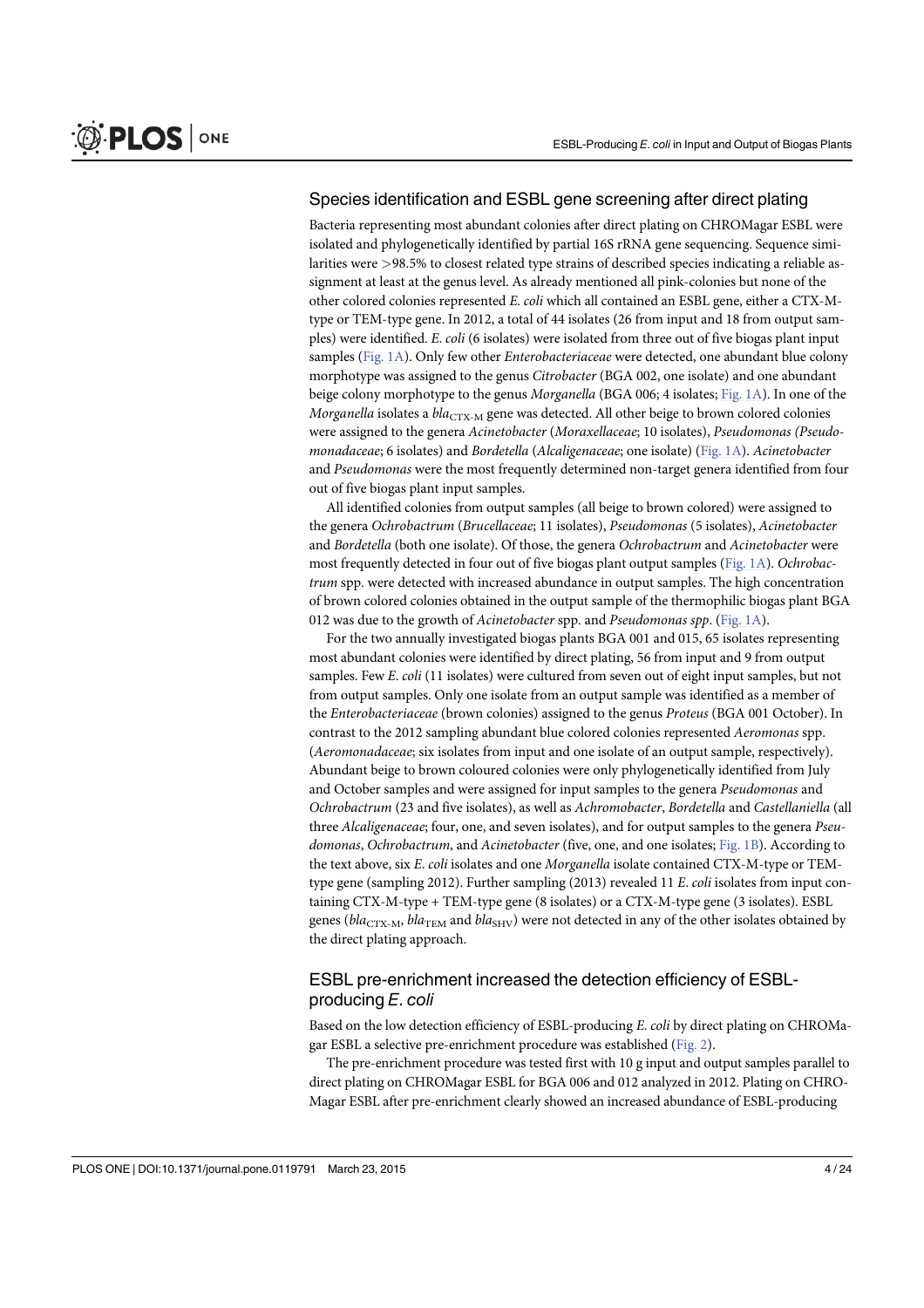# **O. PLOS** ONE



Fig 1. Phylogenetic identification of isolates representing most abundant colonies grown on CHROMagar ESBL after direct plating of input or output samples from German biogas plants. A, Five German biogas plants investigated in 2012; B, Two biogas plants sampled in February, July and October 2013 and February 2014. For input samples 2012 26 isolates of input and 18 isolates of output samples were identified; 2013/14, 178 isolates of input (DP: 56; PE: 122) and 72 isolates of output samples (DP: 9; PE: 63). Identification based on partial 16S rRNA gene sequence analysis (approximately 1000 nt) with assignment at the genus level based on at least 98.7% 16S rRNA gene sequence similarities to type strains of respective genera determined by BLAST analysis using the EzTaxon database. DP: direct plating on CHROMAgar ESBL; PE: selective pre-enrichment and subsequent plating on CHROMAgar ESBL. Numbers (n =) above the bars represent the number of isolates investigated per sample. The isolates were representative for abundant colonies grown on CHROMagar ESBL plates.

doi:10.1371/journal.pone.0119791.g001

E. coli on CHROMagar ESBL plates for input samples and enabled the detection in output samples of BGA 006 in contrast to the direct plating approach. Two ESBL-producing E. coli were obtained from the input and one from the output sample. The E. coli isolates from the input sample contained a CTX-M-type or a CTX-M-type  $+$  TEM-type gene and the E. coli isolates from the output samples a CTX-M-type + TEM-type gene. Blue colored colonies from input samples represented *Enterobacter* sp. closest related to *Enterobacter aerogenes* carrying a  $bla_{CTX-M}$  gene. For the thermophilic biogas plant BGA 012 ESBL-producing E. coli were not detected, neither in input nor in output sample, which was in line with the direct plating approach. In none of the beige to brown colored colonies an ESBL gene could be detected.

In the second sampling period, 2013–2014, for each sample (4 input and 4 output samples of both biogas plants) pre-enrichments of 0.1, 1 and 10 g fresh material were performed (each in triplicates, Fig. 2) in parallel to the direct plating approach. Even the visual comparison of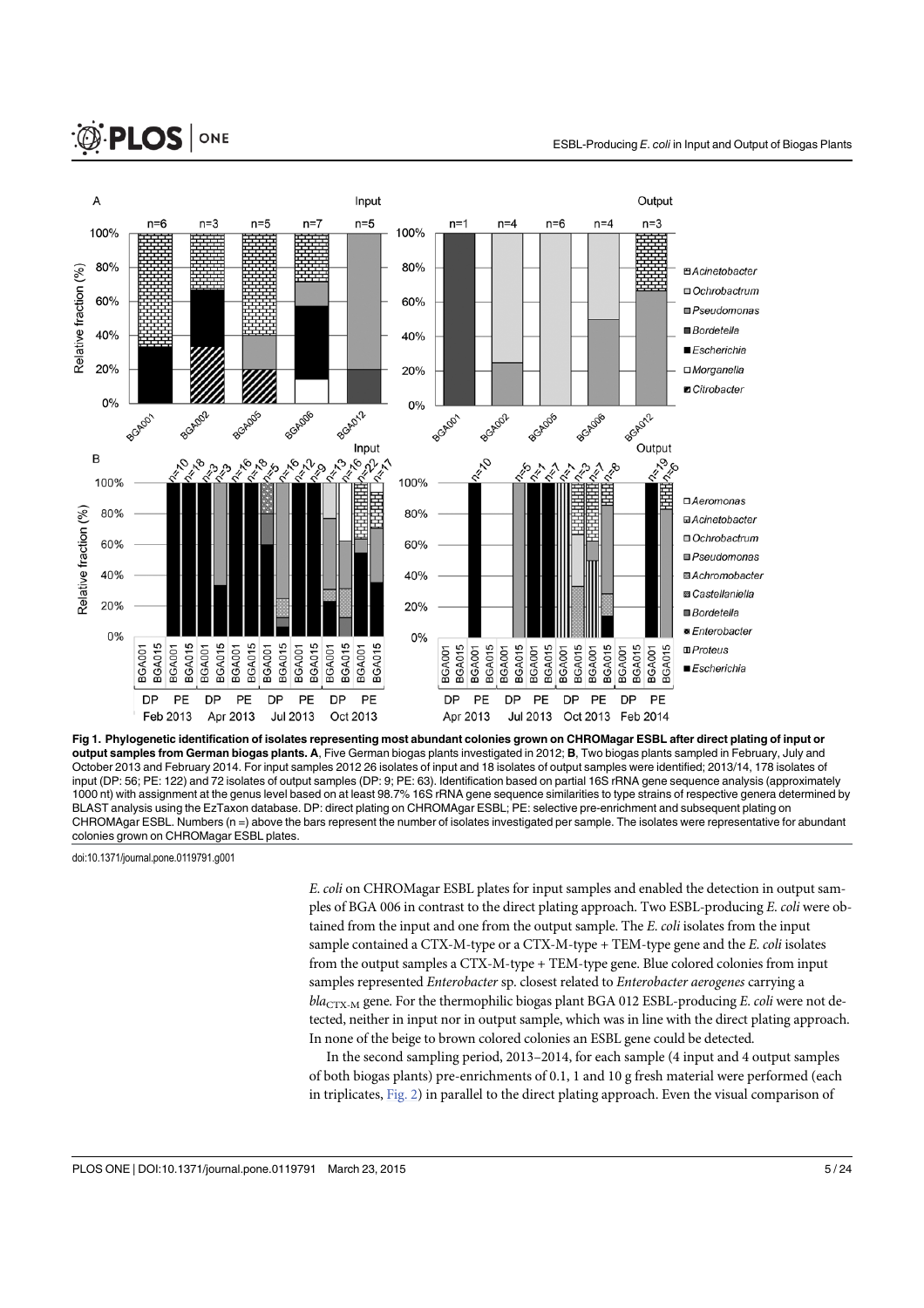

Fig 2. Flowsheet of the cultivation-dependent detection of ESBL-producing *Enterobacteriaceae* in input and output samples of biogas plants including a specifically established pre-enrichment method compared to direct plating (DP) on CHROMagar ESBL. For direct plating (DP), bacteria were detached from 10 g fresh samples by shaking in sterile 0.02% tetrasodium-pyrophophate buffer (TSPP) and horizontal shaken at room temperature for 5 min. After 30 min sedimentation the supernatant (10<sup>0</sup>) was serially diluted (up to 10<sup>-3</sup>) and 100 μL of each dilution step were plated in triplicates on CHROMagar ESBL. For pre-enrichment (PE), 0.1, 1, or 10 g fresh samples were pre-incubated (in triplicates) in LB broth containing 0.5 mg L-1 cefotaxim (CEF) and 0.5 mg L-1 ceftazidim (CAZ) for 24 h at 37°C. Thereafter 10 μL of the pre-enrichments were streaked on CHROMagar ESBL. After 24 h incubation at 37°C for both methods, cream, pink and blue coloured colonies were screened from the presence of CTX-M, TEM and SHV-type ESBL genes using a multiplex PCR.

doi:10.1371/journal.pone.0119791.g002

growth on CHROMagar ESBL plates after direct plating and pre-enrichment illustrated the increased detection efficiency of ESBL-producing E. coli from input samples of the investigated biogas plants (S1 Fig.). ESBL-producing E. coli were detected in all eight analyzed input samples after pre-incubation of 10 to even 0.1 g fresh input material. From the February 2013 input sample of BGA 001 ESBL-producing E. coli were only detected after pre-enrichment of 1 and 10 g samples indicating a lower abundance of ESBL-producing E. coli compared to the other input samples. At all 101 ESBL-producing E. coli isolates were obtained in input samples, 50 from BGA 001 and 51 from BGA 015. ESBL-producing E. coli from BGA 001 either contained a CTX-M-type gene (27 isolates), a CTX-M + TEM-type gene (22 isolates) and one only a TEM-type gene. Most of the ESBL-producing E. coli from BGA 015 contained also a CTX-Mtype gene (39 isolates) or a CTX-M-type + TEM-type gene (7 isolates), but few also contained a SHV-type gene (3 isolates), or a TEM-type + SHV-type gene (2 isolates).

The application of the pre-enrichment method enabled also the detection of ESBLproducing E. coli in five out of the eight analyzed output samples; in two output samples only after pre-enrichment of 10 g (July BGA 001 and October BGA 015), in one output sample after pre-enrichment of 1 and 10 g (April BGA 001) and in two output samples even after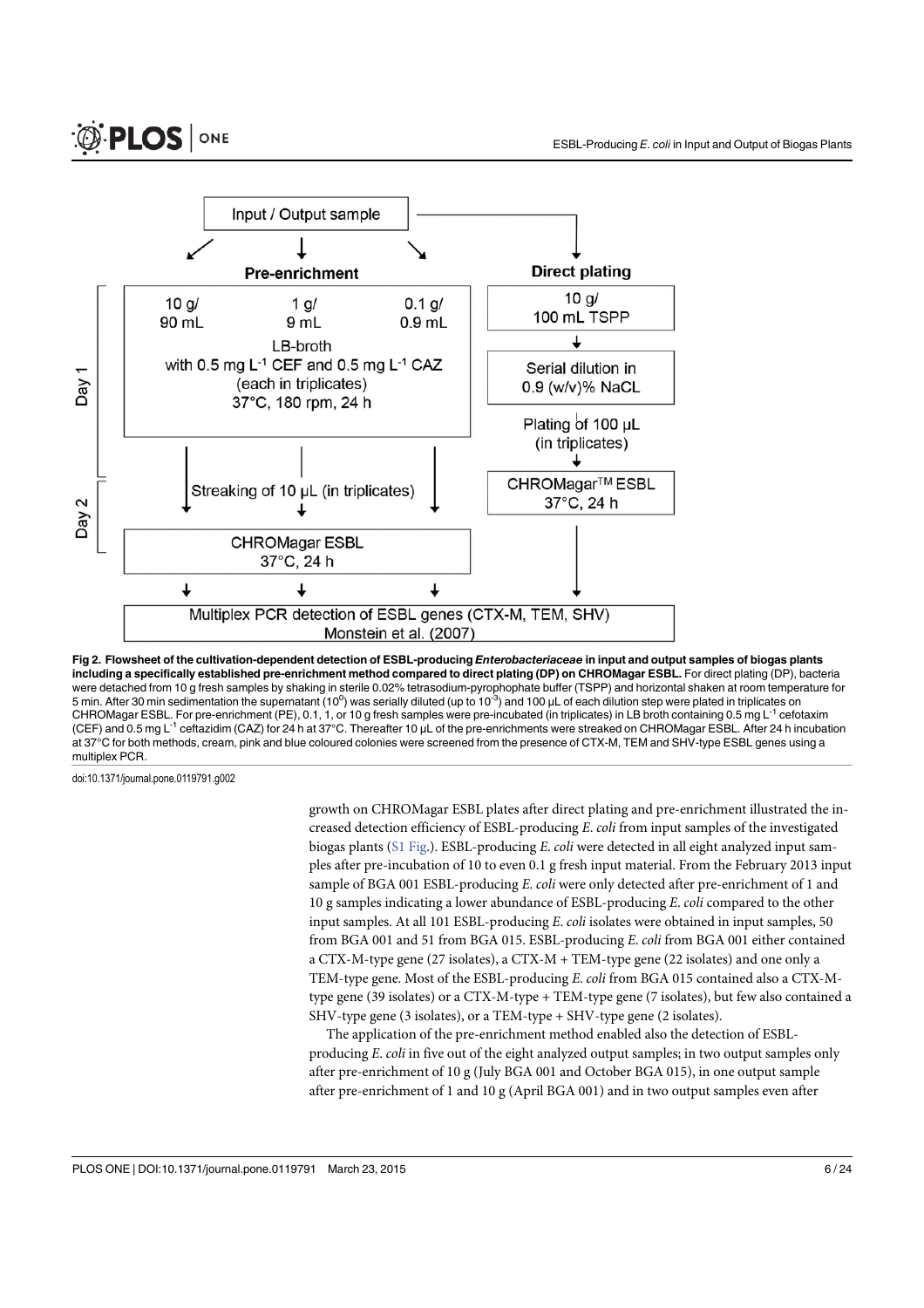pre-enrichment of 0.1 g (February 2014 BGA 001; July BGA 015). A total of 43 ESBL-producing E. coli were isolated from output samples, 34 from BGA 001 and 8 from BGA 015. In contrast, ESBL-producing E. coli were not cultured after direct plating on CHROMagar ESBL. The E. coli isolates either contained a CTX-M-type gene (24 isolates from BGA 001; 7 from BGA 015) or a CTX-M-type + TEM-type gene (10 isolates from BGA 001; 1 isolate from BGA 015).

Beside the ESBL-producing E. coli few blue colored colonies were also detected, which were again identified as Aeromonas spp. Beige to brown coloured colonies that grew beside ESBLproducing E. coli on the CHROMAgar medium were again assigned to the genera Acinetobacter, Pseudomonas and Achromobacter. Acinetobacter spp. and Pseudomonas spp. were detected in input and output samples also after pre-enrichment; Achromobacter spp. only in output samples of both biogas plants (Fig. 1B). Aeromonas spp. were detected in input and Proteus spp. in output samples of BGA 001 and BGA 015, respectively.  $Blac_{\text{TX-M-}}$ ,  $blac_{\text{TM-}}$  and  $blac_{\text{HV}}$ genes were not detected in the Proteus spp. Compared to the direct plating on CHROMagar ESBL the fraction of ESBL-producing E. coli isolates was increased significantly in all samples (input and output; BGA 001 and BGA 015) (Fig. 1B). In contrast to the direct plating approach Acinetobacter spp. were detected in all samples after pre-enrichment and Pseudomonas spp. in the same samples after direct plating. In contrast, Bordetella and Ochrobactrum spp. were not detected and Aeromonas spp. only in few of the samples after specific pre-enrichment (Fig. 1B).

#### Strategies for detailed characterization of ESBL-E. coli isolates

Taking both sampling periods together, 163 E. coli isolates carrying ESBL genes (120 from input and 43 from output samples) were isolated from CHROMagar ESBL. Seventeen of the isolates were detected after direct plating on CHROMagar ESBL (all from input samples) and 146 after the application of the selective pre-enrichment, of those 103 isolates originated from input and 43 isolates from output samples. All of those isolates were screened by BOX-PCR. If identical BOX-pattern were obtained for isolates originating from the same sample, only one of isolates was further investigated to avoid working with clones of the same E. coli strain. Based on this selection 80 E. coli isolates were further typed with phylogenetic E. coli grouping. Further, at least one representative of each BOX-genotype (considering isolates from input and output samples of different biogas plants) was selected for MLST analysis and antimicrobial susceptibility testing.

## Distribution of E, coli genotypes in input and output samples of biogas plants

The comparison of the 163 ESBL-producing E. coli isolates by genomic fingerprinting (BOX-PCR) resulted in 41 different BOX-genotypes. Among those several were highly similar, and showed only slight differences. BOX-genotypes were used to investigate the distribution pattern of E. coli strains among input and output samples investigated between 2012 to 2014 (S2 Fig.). In general 1 to 7 different BOX-genotypes were obtained within one input and 1 to 8 different genotypes within one output sample. Twenty-six of the detected BOX-genotypes occurred only in one of the samples (63% of the BOX-genotypes;  $\Sigma$  Fig.). Among the 41 BOXgenotypes eight were detected in input and output samples and eight only in output samples. In 2012 only six BOX-genotypes were detected among those one which was obtained again in two different input samples in 2013 (BOX-genotype 2b). With the application of the pre-enrichment procedures in 2013 an increased diversity of BOX-genotypes were obtained. At all eight different BOX-genotypes were detected in both, input and output samples; nine BOX-genotype only in an output sample. The other BOX-genotypes occurred unequally distributed among the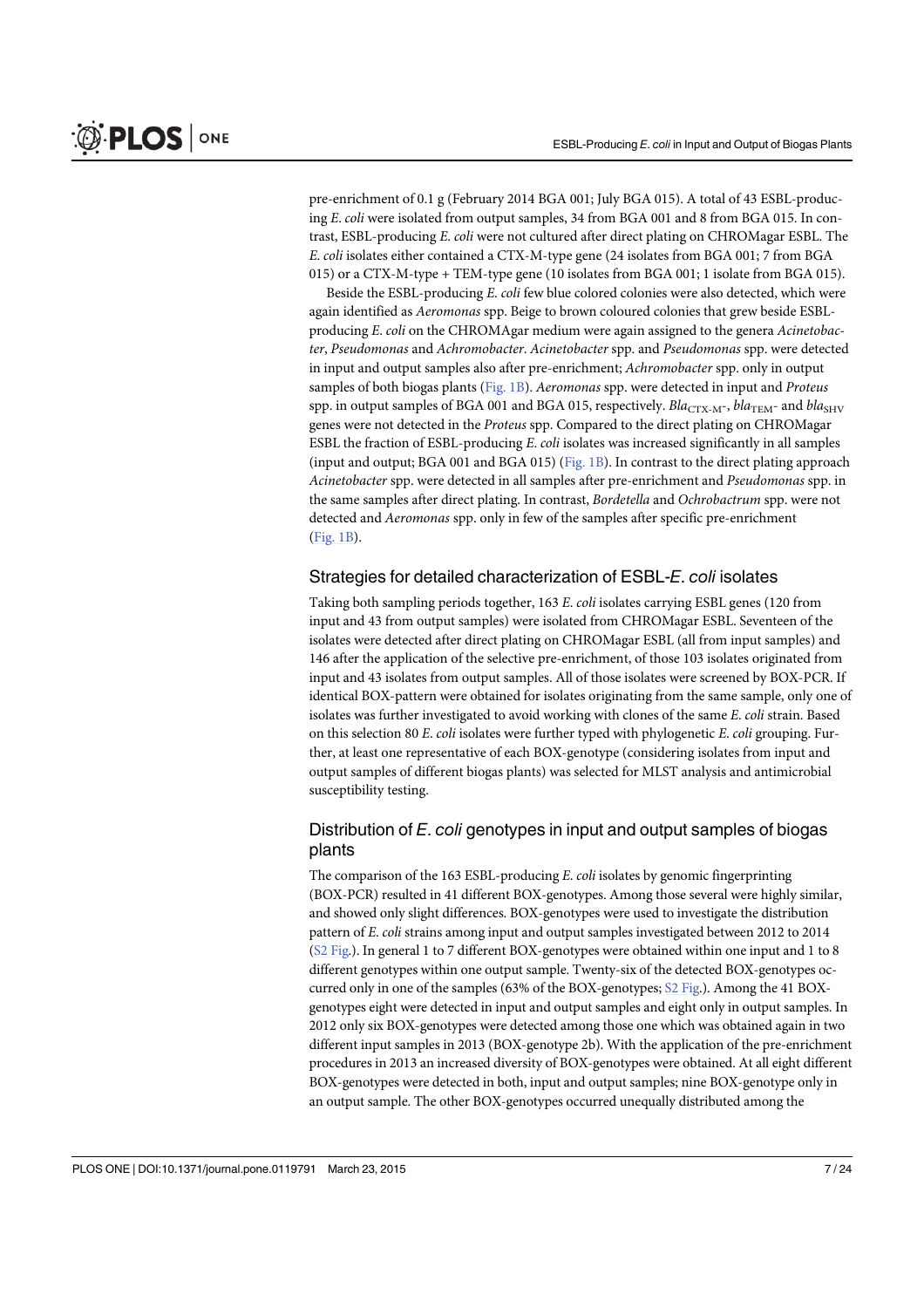samples. Only one BOX-genotype was detected in an input sample and eight weeks later in the respective output sample (BOX-genotype 3a; S2 Fig.) indicated a transfer through the biogas plant. However, the isolates with the same BOX-genotype carried different  $bla_{CTX-M}$  genes, the input isolates CTX-M-group 1 genes; the output isolate a CTX-M-group 9 gene, which might indicate a gene transfer/exchange in the biogas plant process.

#### Sequence based characterization of  $bla_{\text{CTX-M}}$ ,  $bla_{\text{TEM}}$  and  $bla_{\text{SHV}}$  genes

PCR screening of 163 ESBL-producing E. coli revealed presence of  $bla_{\text{CTX-}M}$  genes (66%, 101 isolates) or a  $bla_{\text{CTX-}M} + bla_{\text{TEM}}$  gene (31%, 47 isolates); only  $bla_{\text{TEM}}$  gene (1 isolate), only  $bla<sub>SHV</sub>$  gene (3 isolates), and  $bla<sub>TEM</sub> + bla<sub>SHV</sub>$  genes (2 isolates). From 71 of 163 ESBLproducing E. coli isolates ESBL genes were further characterized by sequence analysis. Among those, 67 E. coli contained a bla<sub>CTX-M</sub> and partially additionally a bla<sub>TEM</sub> gene, one with a bla-TEM gene only, one with a  $bla<sub>SHV</sub>$  gene, and two with a  $bla<sub>SHV</sub>$  and  $bla<sub>TEM</sub>$  gene. In summary 67  $bla_{\text{CTX-M}}$ , 12  $bla_{\text{TEM}}$  and 3  $bla_{\text{SHV}}$  genes were characterized by sequence analysis. Analysis based on respective amino acid sequences were used to assign the detected  $bla_{CTX-M}$  genes to main CTX-M-gene groups, most were assigned to the CTX-M-1 group (85.1%; 57 of 67 genes), followed by the CTX-M-9 group (13.4%; 9 of 67 genes) and with very low abundance the CTX-M-2 group (1.5%; 1 of 67 gene) (S3 Fig.). Within the CTX-M-1 group genes were further differentiated by comparing indicator amino acids. The analysis of partial sequences indicated the presence of  $bla_{\text{CTX-M-1}}$ ,  $bla_{\text{CTX-M-15}}$ , and  $bla_{\text{CTX-M-32}}$  based on distinct clustering. Three of the analyzed bla<sub>CTX-M</sub> genes were identical to bla<sub>CTX-M-1</sub> (5%), 12 to bla<sub>CTX-M-15</sub> (20.3%), and 10 to  $bla_{\text{CTX-M-32}}$  (17%), if differences at amino acid positions aa 286, 289 were not considered. Eleven of the genes assigned to  $bla_{\text{CTX-M-15}}$ , showed an exchange of aa268, 289 (ten: isoleucine, valine-> two serine; one: isoleucine, valine-> serine, tyrosine). In addition, all of the genes assigned to  $bla_{\text{CTX-}M32}$  also showed the respective amino acid exchanges (aa 286, 287: isoleucine, valine-> two serine). The rest of the CTX-M-1 group genes (15 genes, 22.4%) could not be exactly assigned to any of the three types. Closest related gene types are depicted in the amino acid based phylogenetic tree shown in  $S3$  Fig. The six genes assigned to the CTX-M-9 group were compared more detailed with respect to amino acid 234 to differentiate between  $bla_{\text{CTX-M-9}}$  (aa 234: alanine) and  $bla_{\text{CTX-M-14}}$  (aa 234: valine) all of the tested genes contained the aa present in  $bla_{\text{CTX-M-9}}$ .

 $Bla_{\text{CTX-}M}$  genes of the Morganella sp. and the two Enterobacter spp. isolates were identified as CTX-M-1 group genes, whereas  $bla_{\text{CTX-}M}$  gene of the four E. coli obtained from the same sample (input sample of BGA 006) carried a CTX-M-9 group gene. Three of the four E. coli showed different BOX-pattern. Based on those data, an indication of ESBL gene transfer between E. coli and other Enterobacteriaceae could not be obtained, but between Morganella spp. and Enterobacter spp. isolates an exchange cannot be excluded.

A selection of TEM-type genes (12 genes) were characterized based on nearly full-length amino acid sequences (position 21 to 282). Most of them (10 genes) did not show any differences to the amino acid sequence of the non-ESBL  $bla_{TEM-1}$ . Only two TEM-type genes were clearly identified as ESBL genes. One TEM-type gene was assigned based on partial sequence to ESBL gene  $bla_{\text{TEM-159}}$ . The E. coli which carried this ESBL  $bla_{\text{TEM}}$  gene had in addition an ESBL gene of the CTX-M-1 group. The TEM gene which was detected in an E. coli which carried only a TEM gene was identified as ESBL  $bla_{\text{TEM-52}}$ . All three detected  $bla_{\text{SHV}}$  genes were identified as ESBL gene  $bla_{SHV-12}$ .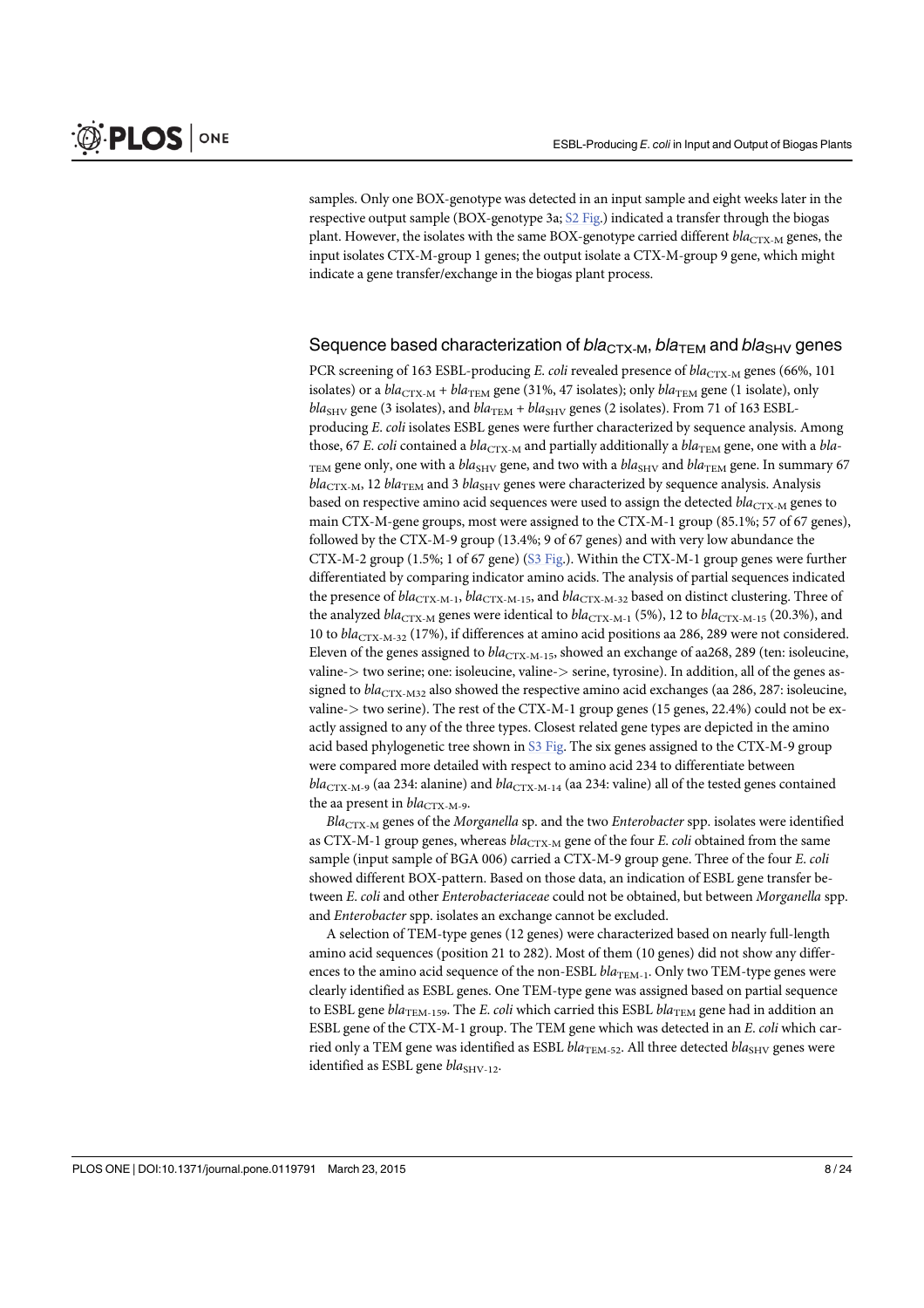## Phylogenetic E. coli grouping

Based on BOX-type selection, 80 ESBL producing E. coli isolates were assigned to phylogenetic E. coli groups A, B1, B2 and D according to Clermont et al. [10]. Most of the isolates were assigned to group A (57 isolates; 65% input; 85% output), followed by group B1 (22 isolates; 33% input; 15% output) and only one isolate of an input sample to group D. None of the isolate was assigned to group B2.

#### MLST analysis of selected ESBL-producing E. coli isolates

A total of 35 isolates (representing 26 different BOX-genotypes) were investigated by MLST analysis. The isolates represented 19 different ST types (Table 1; Fig. 3, S4 Fig.) including nine already described ST-types, ST56 (one isolate), ST58 (four isolates), ST77 (two isolates), ST398 (two isolates), ST410 (five isolates), ST 206 and ST602 (each two isolates), ST641 and ST898 (each one isolate), and ST1210 (five isolates) and seven new ST-types. Among the nine described ST-types six were assigned to ST complexes, ST56 and ST58 to ST155 Cplx, ST398 to ST398 Cplx, ST410 to ST23 Cplx, ST77 and ST602 to ST446 Cplx and ST641 to ST86 Cplx. Four of the ST types, ST58, ST410, ST398, and ST602, were determined in both, input and output samples, four further undefined ST-types were additionally determined in output samples (Table 1; Fig. 3; S4 Fig.). Isolates that belonged to the same ST types partially represented different but highly similar BOX-genotypes but were in general assigned to the same phylogenetic E. coli groups and contained partially different sets of ESBL genes ( $bla_{CTX-M}$ ,  $bla_{CTX-M}$ ,  $bla_{CTX-M}$ and  $bla_{\text{TEM}}$  or  $bla_{\text{SHV}}$ ) and among the  $bla_{\text{CTX-M}}$  genes, genes of different CTX-M-groups, group 1, 2, or 9 (Table 1). Comparative analysis of MLST data, phylo-grouping and ESBL gene identification showed for example that isolates identified as ST1210 that originate from input samples of different biogas plants (BGA 001 and 006) carried ESBL genes of different CTX-M types. A potential transfer of isolates of the same ST-type/E. coli phylogroup with an ESBL gene of the same CTX-M group was indicated twice, for three isolates of  $ST410/A^*$  (A, but with yiaA detection) and three isolates of ST58/B1 all carrying CTX-M-1 group genes. ST410 isolates were isolated from two input and a subsequent output sample of BGA 001, and the isolates of ST58 of two input and a subsequent output samples of BGA 015. Isolates with an identical assignment however were also detected from other BGAs indicating a more common abundance of those in manure or biogas plant output samples. An example of a stable presence of a specific ST type in a specific livestock husbandry or even a biogas plant reactor over a longer time period was indicated by the two isolates identified as ST398/A carrying an ESBL gene of the CTX-M-1 group, because the isolates were isolated in 2012 from an input samples of BGA 001 and in 2013 from an output sample of the same biogas plant.

#### Antimicrobial susceptibility testing of selected E. coli isolates

A total of 46 ESBL-producing E. coli isolates originating from various input and output samples (including the isolates analyzed by MLST) were investigated with respect to their resistance to 12 different mainly veterinary relevant antibiotics covering five main groups of antibiotics. All E. coli strains showed a typical ESBL phenotype with high MIC values of cephalosporins (ceftiofur, cefquinome), an inhibition of the resistance in the presence of clavulanic acid. All isolates showed a high resistance to the penicillin antibiotics amoxicillin (MIC  $> 64$  mg L<sup>-1</sup>) and oxacillin (MIC > 32 mg L<sup>-1</sup>) and the macrolide tylosin (MIC > 16 mg L<sup>-1</sup>) as it is either intrinsic (oxacilin, tylosin) or induced in ESBL phenotypes (amoxicillin). Furthermore 74% of the isolates showed resistance to highest tested concentrations of sulfamethoxazol (MIC  $>$  256 mg L<sup>-1</sup>), 54% to tetracycline (MIC  $>$  32 mg L<sup>-1</sup>), and 48% to trimethoprim/ sulfamethoxazole  $(MIC > 16 \text{ mg } L^{-1})$  whereas 28% of the isolates were susceptible to the lowest applied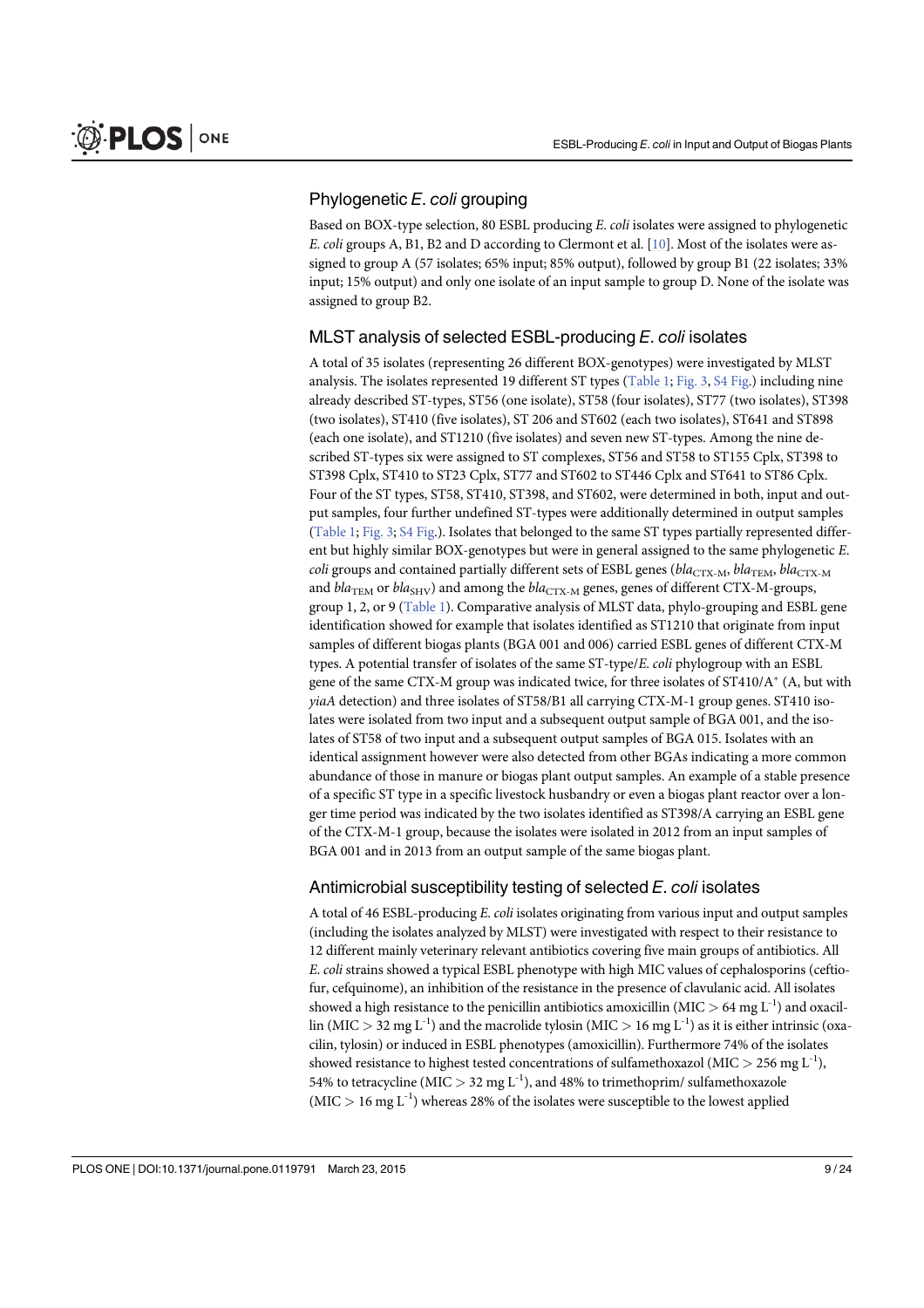| ĺ                                       |   |
|-----------------------------------------|---|
|                                         |   |
|                                         |   |
| יינים המספר העל המונים מהנה מה המספר המ |   |
|                                         |   |
|                                         |   |
|                                         |   |
|                                         |   |
| $\frac{1}{2}$                           |   |
|                                         |   |
|                                         |   |
|                                         |   |
|                                         |   |
|                                         |   |
|                                         |   |
| י<br>;                                  |   |
|                                         |   |
|                                         |   |
|                                         |   |
|                                         |   |
|                                         |   |
|                                         |   |
|                                         |   |
|                                         |   |
|                                         | ĺ |
|                                         |   |
|                                         |   |
|                                         |   |
|                                         |   |
|                                         |   |
|                                         |   |
|                                         |   |
|                                         |   |
| $\frac{3}{2}$                           |   |
| I                                       |   |
|                                         |   |
|                                         |   |
|                                         |   |
|                                         |   |
|                                         |   |
|                                         |   |
|                                         |   |
|                                         |   |
| į<br>$\overline{\phantom{a}}$           |   |
|                                         |   |

| $\overline{4}$<br>$\overline{4}$<br>$\overline{4}$<br>$\overline{4}$<br>$\circ$<br>$\circ$<br>6<br>ဖ<br>$\mathbf{\Omega}$<br>$\sim$<br>7<br>7<br>$\overline{ }$<br>$\sim$<br>$\mathbf{\Omega}$<br>$\mathbf{C}$<br>$\mathbf{a}$<br>$\mathbf{\Omega}$<br>$\sim$<br>$\mathbf{a}$<br>$\circ$<br>$\sim$<br>$\overline{ }$<br>$\overline{ }$<br>$\overline{ }$<br>N<br>$\sim$<br>р.<br>С<br>$\overset{\circ}{\phantom{a}}$<br>$\frac{8}{18}$<br>$\overset{\circ}{\phantom{a}}$<br>$\frac{8}{10}$<br>$\infty$ $\frac{\infty}{6}$<br>58<br>23<br>್ಲಿ<br>$\infty$<br>$\infty$<br>$\infty$<br>$\infty$<br>$\infty$<br>$\infty$<br>$\infty$<br>$\infty$<br>Б<br>$\infty$<br>$\infty$<br>$\infty$<br>$\infty$<br>$\infty$<br>$\infty$<br>$\infty$<br>$\infty$<br>$\overline{c}$<br>$\overline{c}$<br>$\infty$ $\frac{\infty}{12}$<br>$70$ $12$<br>$\overline{2}$<br>$^{24}$<br>$\overline{2}$<br>$^{24}$<br>$\overline{c}$<br>SO<br>$^{24}$<br>Ξ<br>$\overline{+}$<br>$\infty$ $\infty$<br>$\infty$<br>$\infty$<br>$\infty$<br>$\infty$ 50<br>$\infty$<br>$\infty$<br>$\sigma$<br>$\infty$<br>$\infty$<br>159<br>131<br>$\frac{6}{5}$<br>$\overset{\circ}{\mathbf{c}}$<br>$\frac{6}{5}$<br>$\frac{6}{5}$<br>26<br>$\overline{c}$<br>96<br>$\overline{C}$<br>$\frac{8}{2}$<br>42<br>$\infty$<br>$\infty$<br>$\infty$<br>$\infty$<br>$\infty$<br>$\infty$<br>$\infty$<br>$\overline{ }$<br>$\mathbf -$<br>↽<br>$\mathbf -$<br>T<br>$\mathbf{\tau}$<br>292<br>ρ.<br>$\frac{1}{2}$<br>33<br>$\frac{1}{2}$<br>$\frac{1}{2}$<br>$\frac{1}{2}$<br>33<br>33<br>87<br>$\frac{4}{3}$<br>Ю<br>ъ<br>4<br>4<br>4<br>4<br>4<br>4<br>4<br>$\overline{\phantom{0}}$<br>$\overline{ }$<br>4<br>4<br>4<br>4<br>P.d<br>45<br>$\overline{9}$<br>$\frac{1}{6}$<br>$\overline{+}$<br>27<br>27<br>$\overline{\mathbb{H}}$<br>Ξ<br>Ξ<br>∓<br>Ξ<br>∓<br>$\overline{4}$<br>$\overline{r}$<br>$\overline{ }$<br>4<br>$\mathbf{\circ}$<br>$\infty$<br>4<br>4<br>4<br>4<br>$\overline{ }$<br>4<br>4<br>4<br>187<br>n.d.<br>187<br>187<br>187<br>187<br>r.d<br>187<br>187<br>r.d<br>187<br>187<br>$\mathfrak{B}$<br>$\infty$<br>\$<br>$\circ$<br>$\circ$<br>$\circ$<br>$\mathbf \Omega$<br>$\circ$<br>စ<br>$\circ$<br>თ<br>ဇ<br>ဖ<br>စ<br>စ<br>ST446<br>ST155<br>ST <sub>155</sub><br>ST398<br>ST398<br>ST155<br>ST155<br>ST446<br>ST86<br>ST <sub>23</sub><br>ST <sub>23</sub><br>ST23<br>ST <sub>23</sub><br>None<br>None<br>None<br>None<br>None<br>None<br>None<br>None<br>None<br>None<br>None<br>None<br>None<br>None<br>Ğ<br>Ğ<br>G<br>Ğ<br>Gpix<br>Cpix<br>Cplx<br>Cpix<br>Cpix<br>Gpix<br>Cplx<br>Cplx<br>Cplx<br>Cpix<br>ST1210<br>ST1210<br>ST1210<br>ST1210<br>ST1210<br>ST898<br>ST398<br>ST398<br>ST410<br>ST410<br>ST410<br>ST410<br>ST602<br>ST602<br>ST641<br>ST56<br>ST58<br>ST58<br>ST58<br>$rac{z}{z}$<br>$\leq$<br>$\geq$<br>$\leq$<br>$\overline{z}$<br>$\frac{z}{2}$<br>$\overline{z}$<br>$\frac{2}{2}$<br>$\sigma$<br>ၜ<br>$\sigma$<br>ၜ<br>თ<br>$\mathbf{N}$<br>ၜ<br>$\mathbf -$<br>$\overline{\phantom{0}}$<br>$\mathbf{r}$<br>$\overline{\phantom{m}}$<br>$\overline{\phantom{0}}$<br>$\blacksquare$<br>┯<br>$7+5$<br>$\overline{C}$<br>$\overline{5}$<br>$\overline{C}$<br>$\overline{5}$<br>$\overline{C}$<br>$\overline{C}$<br>$\overline{t}$<br>$\overline{C}$<br>$\overline{F}$<br>$\overline{5}$<br>$\overline{5}$<br>$\overline{C}$<br>군<br>이<br>$\circ$<br>$\circ$<br>$\circ$<br>$O$ $O$ $O$<br>$\circ$<br>$\circ$<br>$\circ$<br>$\circ$<br>$\circ$<br><b>S</b><br>12e<br>12a<br>20a<br>12c<br>12 <sub>b</sub><br>12a<br>12a<br>යි<br>3d<br>2a<br>4 <sup>b</sup><br>5а<br>4a<br>4a<br>යි<br>$\frac{a}{b}$<br>$\frac{a}{\tau}$<br>卫<br>$\overline{4}$<br>5g<br>೫<br>3a<br>್ಡಿ<br>3ã<br>50<br>$\overline{4}$<br>್ಡಿ<br>$\overleftarrow{\texttt{B}}$<br>$\rm \mathring{A}^*$<br>$\rm \mathring{A}^*$<br>$\mathbf{\hat{A}}^*$<br>$\mathbf{A}^*$<br>$\rm \mathring{A}^*$<br>$\rm \mathring{\mathcal{A}}$<br>$\rm ^*$<br>$\stackrel{*}{\prec}$<br>$\mathbf{A}^*$<br>$\stackrel{*}{\mathbf{A}}$<br>$A^*$<br>$\overleftarrow{\texttt{B}}$<br>$\triangleq$ $\triangleq$<br>$\overline{a}$<br>ā<br>$\overline{\mathbf{b}}$<br>ā<br>짇<br>짇<br>짇<br>$\prec$<br>$\prec$<br>$\prec$<br>⋖<br>⋖<br>Sept 2012<br>Sept 2012<br>Sept 2012<br>Sept 2012<br>Sept 2012<br>July 2012<br>July 2012<br><b>July 2012</b><br>Feb 2013<br>July 2013<br>Feb 2013<br>July 2013<br>Feb 2013<br>Feb 2013<br>Feb 2013<br>Apr 2013<br>Apr 2013<br>Apr 2013<br>Apr 2013<br>Apr 2013<br>Apr 2013<br>Apr 2013<br>Apr 2013<br>Apr 2013<br>Apr 2013<br>Apr 2013<br>Apr 2013<br>$\circ$<br>$\circ$<br>$\circ$<br>$\circ$<br>$\circ$<br>$\circ$<br>015<br>015<br>015<br>015<br>015<br>006<br>006<br>006<br>006<br>015<br>$\overline{5}$<br>015<br>002<br>006<br>$\overline{0}$<br>015<br>015<br>$\overline{5}$<br>$\overline{0}$<br>$\overline{0}$<br>$\overline{0}$<br>$\overline{5}$<br>$\overline{5}$<br>$\overline{5}$<br>$\overline{5}$<br>$\overline{0}$<br>$\overline{5}$<br>ESBL107bB6_VA_12EESBL<br>ESBL223B15_13_2E<br>ESBL370B15_13_2A<br>ESBL54B15_13_1E<br>ESBL192B1_13_1A<br>ESBL194B1_13_1A<br>ESBL11B1_13_1E |                   | BGA | Input /<br>Output | sampling<br>Time of | E.coli.<br>phylo<br>group | Box type | gene<br>bla | CTX-M<br>group | 5 | ST<br>Complex | adk | fumC | gyrB | icd | mdh | purA | recA |
|------------------------------------------------------------------------------------------------------------------------------------------------------------------------------------------------------------------------------------------------------------------------------------------------------------------------------------------------------------------------------------------------------------------------------------------------------------------------------------------------------------------------------------------------------------------------------------------------------------------------------------------------------------------------------------------------------------------------------------------------------------------------------------------------------------------------------------------------------------------------------------------------------------------------------------------------------------------------------------------------------------------------------------------------------------------------------------------------------------------------------------------------------------------------------------------------------------------------------------------------------------------------------------------------------------------------------------------------------------------------------------------------------------------------------------------------------------------------------------------------------------------------------------------------------------------------------------------------------------------------------------------------------------------------------------------------------------------------------------------------------------------------------------------------------------------------------------------------------------------------------------------------------------------------------------------------------------------------------------------------------------------------------------------------------------------------------------------------------------------------------------------------------------------------------------------------------------------------------------------------------------------------------------------------------------------------------------------------------------------------------------------------------------------------------------------------------------------------------------------------------------------------------------------------------------------------------------------------------------------------------------------------------------------------------------------------------------------------------------------------------------------------------------------------------------------------------------------------------------------------------------------------------------------------------------------------------------------------------------------------------------------------------------------------------------------------------------------------------------------------------------------------------------------------------------------------------------------------------------------------------------------------------------------------------------------------------------------------------------------------------------------------------------------------------------------------------------------------------------------------------------------------------------------------------------------------------------------------------------------------------------------------------------------------------------------------------------------------------------------------------------------------------------------------------------------------------------------------------------------------------------------------------------------------------------------------------------------------------------------------------------------------------------------------------------------------------------------------------------------------------------------------------------------------------------------------------------------------------------------------------------------------------------------------------------------------------------------------------------------------------------------------------------------------------------------------------------------------------------------------------------------------------------------------------------------------------------------------------------------------------------------------------------------------------------------------------------------------------------------------------------------------------------------------------------------------------------------------------------------------------------------------------------------------------------------------------------------------------------------------------------------------------------------------------------------------------|-------------------|-----|-------------------|---------------------|---------------------------|----------|-------------|----------------|---|---------------|-----|------|------|-----|-----|------|------|
|                                                                                                                                                                                                                                                                                                                                                                                                                                                                                                                                                                                                                                                                                                                                                                                                                                                                                                                                                                                                                                                                                                                                                                                                                                                                                                                                                                                                                                                                                                                                                                                                                                                                                                                                                                                                                                                                                                                                                                                                                                                                                                                                                                                                                                                                                                                                                                                                                                                                                                                                                                                                                                                                                                                                                                                                                                                                                                                                                                                                                                                                                                                                                                                                                                                                                                                                                                                                                                                                                                                                                                                                                                                                                                                                                                                                                                                                                                                                                                                                                                                                                                                                                                                                                                                                                                                                                                                                                                                                                                                                                                                                                                                                                                                                                                                                                                                                                                                                                                                                                                                                              |                   |     |                   |                     |                           |          |             |                |   |               |     |      |      |     |     |      |      |
|                                                                                                                                                                                                                                                                                                                                                                                                                                                                                                                                                                                                                                                                                                                                                                                                                                                                                                                                                                                                                                                                                                                                                                                                                                                                                                                                                                                                                                                                                                                                                                                                                                                                                                                                                                                                                                                                                                                                                                                                                                                                                                                                                                                                                                                                                                                                                                                                                                                                                                                                                                                                                                                                                                                                                                                                                                                                                                                                                                                                                                                                                                                                                                                                                                                                                                                                                                                                                                                                                                                                                                                                                                                                                                                                                                                                                                                                                                                                                                                                                                                                                                                                                                                                                                                                                                                                                                                                                                                                                                                                                                                                                                                                                                                                                                                                                                                                                                                                                                                                                                                                              |                   |     |                   |                     |                           |          |             |                |   |               |     |      |      |     |     |      |      |
|                                                                                                                                                                                                                                                                                                                                                                                                                                                                                                                                                                                                                                                                                                                                                                                                                                                                                                                                                                                                                                                                                                                                                                                                                                                                                                                                                                                                                                                                                                                                                                                                                                                                                                                                                                                                                                                                                                                                                                                                                                                                                                                                                                                                                                                                                                                                                                                                                                                                                                                                                                                                                                                                                                                                                                                                                                                                                                                                                                                                                                                                                                                                                                                                                                                                                                                                                                                                                                                                                                                                                                                                                                                                                                                                                                                                                                                                                                                                                                                                                                                                                                                                                                                                                                                                                                                                                                                                                                                                                                                                                                                                                                                                                                                                                                                                                                                                                                                                                                                                                                                                              | ESBL151B1_13_2E   |     |                   |                     |                           |          |             |                |   |               |     |      |      |     |     |      |      |
| ESBL100B6_VA_12EESBL<br>ESBL110B6_12AESBL<br>ESBL70B6_12EESBL<br>ESBL221B15_13_2E<br>ESBL41bB15_13_1E<br>ESBL386B15_13_2A<br>ESBL232B15_13_2E<br>ESBL164aB1_13_2E<br>ESBL156B1_13_2E<br>ESBL15bB1_13_1E<br>ESBL198B1_13_1A<br>ESBL37B15_13_1E<br>ESBL163B1_13_2E<br>ESBL157B1_13_2E<br>900B6_12EESBL<br>554B1_12EESBI                                                                                                                                                                                                                                                                                                                                                                                                                                                                                                                                                                                                                                                                                                                                                                                                                                                                                                                                                                                                                                                                                                                                                                                                                                                                                                                                                                                                                                                                                                                                                                                                                                                                                                                                                                                                                                                                                                                                                                                                                                                                                                                                                                                                                                                                                                                                                                                                                                                                                                                                                                                                                                                                                                                                                                                                                                                                                                                                                                                                                                                                                                                                                                                                                                                                                                                                                                                                                                                                                                                                                                                                                                                                                                                                                                                                                                                                                                                                                                                                                                                                                                                                                                                                                                                                                                                                                                                                                                                                                                                                                                                                                                                                                                                                                        | ESBL226bB15_13_2E |     |                   |                     |                           |          |             |                |   |               |     |      |      |     |     |      |      |
|                                                                                                                                                                                                                                                                                                                                                                                                                                                                                                                                                                                                                                                                                                                                                                                                                                                                                                                                                                                                                                                                                                                                                                                                                                                                                                                                                                                                                                                                                                                                                                                                                                                                                                                                                                                                                                                                                                                                                                                                                                                                                                                                                                                                                                                                                                                                                                                                                                                                                                                                                                                                                                                                                                                                                                                                                                                                                                                                                                                                                                                                                                                                                                                                                                                                                                                                                                                                                                                                                                                                                                                                                                                                                                                                                                                                                                                                                                                                                                                                                                                                                                                                                                                                                                                                                                                                                                                                                                                                                                                                                                                                                                                                                                                                                                                                                                                                                                                                                                                                                                                                              |                   |     |                   |                     |                           |          |             |                |   |               |     |      |      |     |     |      |      |
|                                                                                                                                                                                                                                                                                                                                                                                                                                                                                                                                                                                                                                                                                                                                                                                                                                                                                                                                                                                                                                                                                                                                                                                                                                                                                                                                                                                                                                                                                                                                                                                                                                                                                                                                                                                                                                                                                                                                                                                                                                                                                                                                                                                                                                                                                                                                                                                                                                                                                                                                                                                                                                                                                                                                                                                                                                                                                                                                                                                                                                                                                                                                                                                                                                                                                                                                                                                                                                                                                                                                                                                                                                                                                                                                                                                                                                                                                                                                                                                                                                                                                                                                                                                                                                                                                                                                                                                                                                                                                                                                                                                                                                                                                                                                                                                                                                                                                                                                                                                                                                                                              |                   |     |                   |                     |                           |          |             |                |   |               |     |      |      |     |     |      |      |
|                                                                                                                                                                                                                                                                                                                                                                                                                                                                                                                                                                                                                                                                                                                                                                                                                                                                                                                                                                                                                                                                                                                                                                                                                                                                                                                                                                                                                                                                                                                                                                                                                                                                                                                                                                                                                                                                                                                                                                                                                                                                                                                                                                                                                                                                                                                                                                                                                                                                                                                                                                                                                                                                                                                                                                                                                                                                                                                                                                                                                                                                                                                                                                                                                                                                                                                                                                                                                                                                                                                                                                                                                                                                                                                                                                                                                                                                                                                                                                                                                                                                                                                                                                                                                                                                                                                                                                                                                                                                                                                                                                                                                                                                                                                                                                                                                                                                                                                                                                                                                                                                              |                   |     |                   |                     |                           |          |             |                |   |               |     |      |      |     |     |      |      |
|                                                                                                                                                                                                                                                                                                                                                                                                                                                                                                                                                                                                                                                                                                                                                                                                                                                                                                                                                                                                                                                                                                                                                                                                                                                                                                                                                                                                                                                                                                                                                                                                                                                                                                                                                                                                                                                                                                                                                                                                                                                                                                                                                                                                                                                                                                                                                                                                                                                                                                                                                                                                                                                                                                                                                                                                                                                                                                                                                                                                                                                                                                                                                                                                                                                                                                                                                                                                                                                                                                                                                                                                                                                                                                                                                                                                                                                                                                                                                                                                                                                                                                                                                                                                                                                                                                                                                                                                                                                                                                                                                                                                                                                                                                                                                                                                                                                                                                                                                                                                                                                                              |                   |     |                   |                     |                           |          |             |                |   |               |     |      |      |     |     |      |      |
|                                                                                                                                                                                                                                                                                                                                                                                                                                                                                                                                                                                                                                                                                                                                                                                                                                                                                                                                                                                                                                                                                                                                                                                                                                                                                                                                                                                                                                                                                                                                                                                                                                                                                                                                                                                                                                                                                                                                                                                                                                                                                                                                                                                                                                                                                                                                                                                                                                                                                                                                                                                                                                                                                                                                                                                                                                                                                                                                                                                                                                                                                                                                                                                                                                                                                                                                                                                                                                                                                                                                                                                                                                                                                                                                                                                                                                                                                                                                                                                                                                                                                                                                                                                                                                                                                                                                                                                                                                                                                                                                                                                                                                                                                                                                                                                                                                                                                                                                                                                                                                                                              |                   |     |                   |                     |                           |          |             |                |   |               |     |      |      |     |     |      |      |
| 512B2_12EESBL<br>550B1_12EESBL                                                                                                                                                                                                                                                                                                                                                                                                                                                                                                                                                                                                                                                                                                                                                                                                                                                                                                                                                                                                                                                                                                                                                                                                                                                                                                                                                                                                                                                                                                                                                                                                                                                                                                                                                                                                                                                                                                                                                                                                                                                                                                                                                                                                                                                                                                                                                                                                                                                                                                                                                                                                                                                                                                                                                                                                                                                                                                                                                                                                                                                                                                                                                                                                                                                                                                                                                                                                                                                                                                                                                                                                                                                                                                                                                                                                                                                                                                                                                                                                                                                                                                                                                                                                                                                                                                                                                                                                                                                                                                                                                                                                                                                                                                                                                                                                                                                                                                                                                                                                                                               |                   |     |                   |                     |                           |          |             |                |   |               |     |      |      |     |     |      |      |
|                                                                                                                                                                                                                                                                                                                                                                                                                                                                                                                                                                                                                                                                                                                                                                                                                                                                                                                                                                                                                                                                                                                                                                                                                                                                                                                                                                                                                                                                                                                                                                                                                                                                                                                                                                                                                                                                                                                                                                                                                                                                                                                                                                                                                                                                                                                                                                                                                                                                                                                                                                                                                                                                                                                                                                                                                                                                                                                                                                                                                                                                                                                                                                                                                                                                                                                                                                                                                                                                                                                                                                                                                                                                                                                                                                                                                                                                                                                                                                                                                                                                                                                                                                                                                                                                                                                                                                                                                                                                                                                                                                                                                                                                                                                                                                                                                                                                                                                                                                                                                                                                              |                   |     |                   |                     |                           |          |             |                |   |               |     |      |      |     |     |      |      |
|                                                                                                                                                                                                                                                                                                                                                                                                                                                                                                                                                                                                                                                                                                                                                                                                                                                                                                                                                                                                                                                                                                                                                                                                                                                                                                                                                                                                                                                                                                                                                                                                                                                                                                                                                                                                                                                                                                                                                                                                                                                                                                                                                                                                                                                                                                                                                                                                                                                                                                                                                                                                                                                                                                                                                                                                                                                                                                                                                                                                                                                                                                                                                                                                                                                                                                                                                                                                                                                                                                                                                                                                                                                                                                                                                                                                                                                                                                                                                                                                                                                                                                                                                                                                                                                                                                                                                                                                                                                                                                                                                                                                                                                                                                                                                                                                                                                                                                                                                                                                                                                                              |                   |     |                   |                     |                           |          |             |                |   |               |     |      |      |     |     |      |      |
|                                                                                                                                                                                                                                                                                                                                                                                                                                                                                                                                                                                                                                                                                                                                                                                                                                                                                                                                                                                                                                                                                                                                                                                                                                                                                                                                                                                                                                                                                                                                                                                                                                                                                                                                                                                                                                                                                                                                                                                                                                                                                                                                                                                                                                                                                                                                                                                                                                                                                                                                                                                                                                                                                                                                                                                                                                                                                                                                                                                                                                                                                                                                                                                                                                                                                                                                                                                                                                                                                                                                                                                                                                                                                                                                                                                                                                                                                                                                                                                                                                                                                                                                                                                                                                                                                                                                                                                                                                                                                                                                                                                                                                                                                                                                                                                                                                                                                                                                                                                                                                                                              |                   |     |                   |                     |                           |          |             |                |   |               |     |      |      |     |     |      |      |
|                                                                                                                                                                                                                                                                                                                                                                                                                                                                                                                                                                                                                                                                                                                                                                                                                                                                                                                                                                                                                                                                                                                                                                                                                                                                                                                                                                                                                                                                                                                                                                                                                                                                                                                                                                                                                                                                                                                                                                                                                                                                                                                                                                                                                                                                                                                                                                                                                                                                                                                                                                                                                                                                                                                                                                                                                                                                                                                                                                                                                                                                                                                                                                                                                                                                                                                                                                                                                                                                                                                                                                                                                                                                                                                                                                                                                                                                                                                                                                                                                                                                                                                                                                                                                                                                                                                                                                                                                                                                                                                                                                                                                                                                                                                                                                                                                                                                                                                                                                                                                                                                              |                   |     |                   |                     |                           |          |             |                |   |               |     |      |      |     |     |      |      |
|                                                                                                                                                                                                                                                                                                                                                                                                                                                                                                                                                                                                                                                                                                                                                                                                                                                                                                                                                                                                                                                                                                                                                                                                                                                                                                                                                                                                                                                                                                                                                                                                                                                                                                                                                                                                                                                                                                                                                                                                                                                                                                                                                                                                                                                                                                                                                                                                                                                                                                                                                                                                                                                                                                                                                                                                                                                                                                                                                                                                                                                                                                                                                                                                                                                                                                                                                                                                                                                                                                                                                                                                                                                                                                                                                                                                                                                                                                                                                                                                                                                                                                                                                                                                                                                                                                                                                                                                                                                                                                                                                                                                                                                                                                                                                                                                                                                                                                                                                                                                                                                                              |                   |     |                   |                     |                           |          |             |                |   |               |     |      |      |     |     |      |      |
|                                                                                                                                                                                                                                                                                                                                                                                                                                                                                                                                                                                                                                                                                                                                                                                                                                                                                                                                                                                                                                                                                                                                                                                                                                                                                                                                                                                                                                                                                                                                                                                                                                                                                                                                                                                                                                                                                                                                                                                                                                                                                                                                                                                                                                                                                                                                                                                                                                                                                                                                                                                                                                                                                                                                                                                                                                                                                                                                                                                                                                                                                                                                                                                                                                                                                                                                                                                                                                                                                                                                                                                                                                                                                                                                                                                                                                                                                                                                                                                                                                                                                                                                                                                                                                                                                                                                                                                                                                                                                                                                                                                                                                                                                                                                                                                                                                                                                                                                                                                                                                                                              |                   |     |                   |                     |                           |          |             |                |   |               |     |      |      |     |     |      |      |
|                                                                                                                                                                                                                                                                                                                                                                                                                                                                                                                                                                                                                                                                                                                                                                                                                                                                                                                                                                                                                                                                                                                                                                                                                                                                                                                                                                                                                                                                                                                                                                                                                                                                                                                                                                                                                                                                                                                                                                                                                                                                                                                                                                                                                                                                                                                                                                                                                                                                                                                                                                                                                                                                                                                                                                                                                                                                                                                                                                                                                                                                                                                                                                                                                                                                                                                                                                                                                                                                                                                                                                                                                                                                                                                                                                                                                                                                                                                                                                                                                                                                                                                                                                                                                                                                                                                                                                                                                                                                                                                                                                                                                                                                                                                                                                                                                                                                                                                                                                                                                                                                              |                   |     |                   |                     |                           |          |             |                |   |               |     |      |      |     |     |      |      |
|                                                                                                                                                                                                                                                                                                                                                                                                                                                                                                                                                                                                                                                                                                                                                                                                                                                                                                                                                                                                                                                                                                                                                                                                                                                                                                                                                                                                                                                                                                                                                                                                                                                                                                                                                                                                                                                                                                                                                                                                                                                                                                                                                                                                                                                                                                                                                                                                                                                                                                                                                                                                                                                                                                                                                                                                                                                                                                                                                                                                                                                                                                                                                                                                                                                                                                                                                                                                                                                                                                                                                                                                                                                                                                                                                                                                                                                                                                                                                                                                                                                                                                                                                                                                                                                                                                                                                                                                                                                                                                                                                                                                                                                                                                                                                                                                                                                                                                                                                                                                                                                                              |                   |     |                   |                     |                           |          |             |                |   |               |     |      |      |     |     |      |      |
|                                                                                                                                                                                                                                                                                                                                                                                                                                                                                                                                                                                                                                                                                                                                                                                                                                                                                                                                                                                                                                                                                                                                                                                                                                                                                                                                                                                                                                                                                                                                                                                                                                                                                                                                                                                                                                                                                                                                                                                                                                                                                                                                                                                                                                                                                                                                                                                                                                                                                                                                                                                                                                                                                                                                                                                                                                                                                                                                                                                                                                                                                                                                                                                                                                                                                                                                                                                                                                                                                                                                                                                                                                                                                                                                                                                                                                                                                                                                                                                                                                                                                                                                                                                                                                                                                                                                                                                                                                                                                                                                                                                                                                                                                                                                                                                                                                                                                                                                                                                                                                                                              |                   |     |                   |                     |                           |          |             |                |   |               |     |      |      |     |     |      |      |
|                                                                                                                                                                                                                                                                                                                                                                                                                                                                                                                                                                                                                                                                                                                                                                                                                                                                                                                                                                                                                                                                                                                                                                                                                                                                                                                                                                                                                                                                                                                                                                                                                                                                                                                                                                                                                                                                                                                                                                                                                                                                                                                                                                                                                                                                                                                                                                                                                                                                                                                                                                                                                                                                                                                                                                                                                                                                                                                                                                                                                                                                                                                                                                                                                                                                                                                                                                                                                                                                                                                                                                                                                                                                                                                                                                                                                                                                                                                                                                                                                                                                                                                                                                                                                                                                                                                                                                                                                                                                                                                                                                                                                                                                                                                                                                                                                                                                                                                                                                                                                                                                              |                   |     |                   |                     |                           |          |             |                |   |               |     |      |      |     |     |      |      |
|                                                                                                                                                                                                                                                                                                                                                                                                                                                                                                                                                                                                                                                                                                                                                                                                                                                                                                                                                                                                                                                                                                                                                                                                                                                                                                                                                                                                                                                                                                                                                                                                                                                                                                                                                                                                                                                                                                                                                                                                                                                                                                                                                                                                                                                                                                                                                                                                                                                                                                                                                                                                                                                                                                                                                                                                                                                                                                                                                                                                                                                                                                                                                                                                                                                                                                                                                                                                                                                                                                                                                                                                                                                                                                                                                                                                                                                                                                                                                                                                                                                                                                                                                                                                                                                                                                                                                                                                                                                                                                                                                                                                                                                                                                                                                                                                                                                                                                                                                                                                                                                                              |                   |     |                   |                     |                           |          |             |                |   |               |     |      |      |     |     |      |      |
|                                                                                                                                                                                                                                                                                                                                                                                                                                                                                                                                                                                                                                                                                                                                                                                                                                                                                                                                                                                                                                                                                                                                                                                                                                                                                                                                                                                                                                                                                                                                                                                                                                                                                                                                                                                                                                                                                                                                                                                                                                                                                                                                                                                                                                                                                                                                                                                                                                                                                                                                                                                                                                                                                                                                                                                                                                                                                                                                                                                                                                                                                                                                                                                                                                                                                                                                                                                                                                                                                                                                                                                                                                                                                                                                                                                                                                                                                                                                                                                                                                                                                                                                                                                                                                                                                                                                                                                                                                                                                                                                                                                                                                                                                                                                                                                                                                                                                                                                                                                                                                                                              |                   |     |                   |                     |                           |          |             |                |   |               |     |      |      |     |     |      |      |
|                                                                                                                                                                                                                                                                                                                                                                                                                                                                                                                                                                                                                                                                                                                                                                                                                                                                                                                                                                                                                                                                                                                                                                                                                                                                                                                                                                                                                                                                                                                                                                                                                                                                                                                                                                                                                                                                                                                                                                                                                                                                                                                                                                                                                                                                                                                                                                                                                                                                                                                                                                                                                                                                                                                                                                                                                                                                                                                                                                                                                                                                                                                                                                                                                                                                                                                                                                                                                                                                                                                                                                                                                                                                                                                                                                                                                                                                                                                                                                                                                                                                                                                                                                                                                                                                                                                                                                                                                                                                                                                                                                                                                                                                                                                                                                                                                                                                                                                                                                                                                                                                              |                   |     |                   |                     |                           |          |             |                |   |               |     |      |      |     |     |      |      |
|                                                                                                                                                                                                                                                                                                                                                                                                                                                                                                                                                                                                                                                                                                                                                                                                                                                                                                                                                                                                                                                                                                                                                                                                                                                                                                                                                                                                                                                                                                                                                                                                                                                                                                                                                                                                                                                                                                                                                                                                                                                                                                                                                                                                                                                                                                                                                                                                                                                                                                                                                                                                                                                                                                                                                                                                                                                                                                                                                                                                                                                                                                                                                                                                                                                                                                                                                                                                                                                                                                                                                                                                                                                                                                                                                                                                                                                                                                                                                                                                                                                                                                                                                                                                                                                                                                                                                                                                                                                                                                                                                                                                                                                                                                                                                                                                                                                                                                                                                                                                                                                                              |                   |     |                   |                     |                           |          |             |                |   |               |     |      |      |     |     |      |      |
|                                                                                                                                                                                                                                                                                                                                                                                                                                                                                                                                                                                                                                                                                                                                                                                                                                                                                                                                                                                                                                                                                                                                                                                                                                                                                                                                                                                                                                                                                                                                                                                                                                                                                                                                                                                                                                                                                                                                                                                                                                                                                                                                                                                                                                                                                                                                                                                                                                                                                                                                                                                                                                                                                                                                                                                                                                                                                                                                                                                                                                                                                                                                                                                                                                                                                                                                                                                                                                                                                                                                                                                                                                                                                                                                                                                                                                                                                                                                                                                                                                                                                                                                                                                                                                                                                                                                                                                                                                                                                                                                                                                                                                                                                                                                                                                                                                                                                                                                                                                                                                                                              |                   |     |                   |                     |                           |          |             |                |   |               |     |      |      |     |     |      |      |
|                                                                                                                                                                                                                                                                                                                                                                                                                                                                                                                                                                                                                                                                                                                                                                                                                                                                                                                                                                                                                                                                                                                                                                                                                                                                                                                                                                                                                                                                                                                                                                                                                                                                                                                                                                                                                                                                                                                                                                                                                                                                                                                                                                                                                                                                                                                                                                                                                                                                                                                                                                                                                                                                                                                                                                                                                                                                                                                                                                                                                                                                                                                                                                                                                                                                                                                                                                                                                                                                                                                                                                                                                                                                                                                                                                                                                                                                                                                                                                                                                                                                                                                                                                                                                                                                                                                                                                                                                                                                                                                                                                                                                                                                                                                                                                                                                                                                                                                                                                                                                                                                              |                   |     |                   |                     |                           |          |             |                |   |               |     |      |      |     |     |      |      |
|                                                                                                                                                                                                                                                                                                                                                                                                                                                                                                                                                                                                                                                                                                                                                                                                                                                                                                                                                                                                                                                                                                                                                                                                                                                                                                                                                                                                                                                                                                                                                                                                                                                                                                                                                                                                                                                                                                                                                                                                                                                                                                                                                                                                                                                                                                                                                                                                                                                                                                                                                                                                                                                                                                                                                                                                                                                                                                                                                                                                                                                                                                                                                                                                                                                                                                                                                                                                                                                                                                                                                                                                                                                                                                                                                                                                                                                                                                                                                                                                                                                                                                                                                                                                                                                                                                                                                                                                                                                                                                                                                                                                                                                                                                                                                                                                                                                                                                                                                                                                                                                                              |                   |     |                   |                     |                           |          |             |                |   |               |     |      |      |     |     |      |      |

and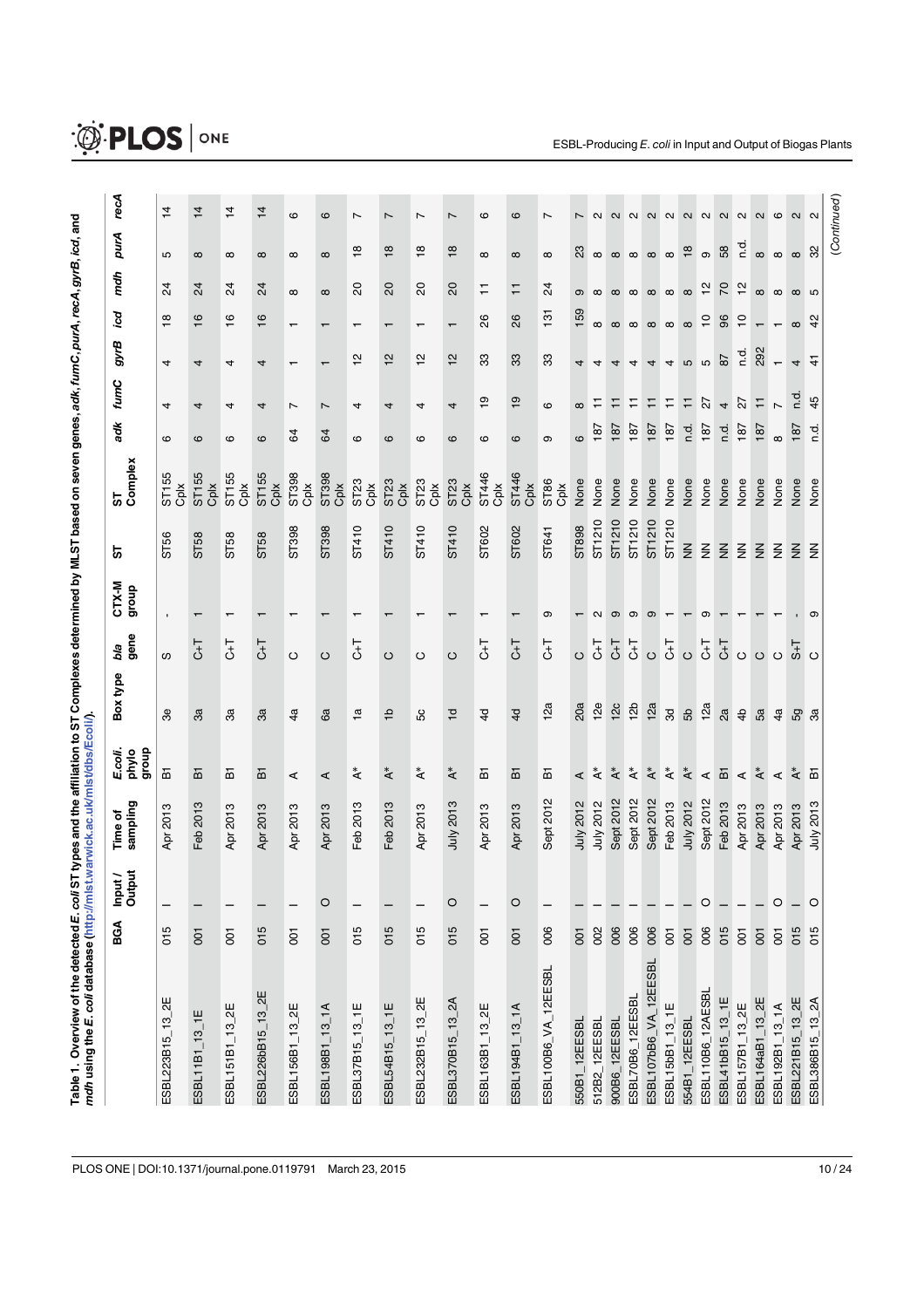|                                                                                                                                                                                                                                                                                                                                                                                                                       |                | Output<br>BGA Input | sampling<br>Time of | E.coli.<br>dno.fb<br>phylo | <b>Box type</b>         | gene<br>bla | CTX-M<br>dho.fo  | 55               | Complex<br>55 | adk | fumC | gyrB     | icd           | mdh            | purA                    | recA                    |
|-----------------------------------------------------------------------------------------------------------------------------------------------------------------------------------------------------------------------------------------------------------------------------------------------------------------------------------------------------------------------------------------------------------------------|----------------|---------------------|---------------------|----------------------------|-------------------------|-------------|------------------|------------------|---------------|-----|------|----------|---------------|----------------|-------------------------|-------------------------|
| ESBL522B1_13_4A                                                                                                                                                                                                                                                                                                                                                                                                       | $\overline{5}$ | O                   | Feb 2014            | $\rm ^*$                   | 30j                     | $\circ$     |                  | ST77             | ST206<br>Cplx | ဖ   |      | 5        |               | $\infty$       | $\frac{\infty}{\infty}$ | 27                      |
| ESBL523B1_13_4A                                                                                                                                                                                                                                                                                                                                                                                                       | $\overline{5}$ | O                   | Feb 2014            | $\rm ^*$                   | $\frac{\Theta}{\Gamma}$ | さっ          |                  | ST410            | ST23<br>Cplx  | ဖ   | 4    | <u>인</u> |               | 20             | $\frac{8}{1}$           | L                       |
| ESBL525B1_13_4A                                                                                                                                                                                                                                                                                                                                                                                                       | $\overline{5}$ |                     | Feb 2014            | ៲ਸ਼                        | တွ                      | さっ          |                  | ST <sub>58</sub> | ST155<br>Cplx | ဖ   | 4    | 4        | $\frac{6}{1}$ | 24             | $\infty$                | $\frac{1}{4}$           |
| ESBL526B1_13_4A                                                                                                                                                                                                                                                                                                                                                                                                       | $\overline{5}$ | O                   | Feb 2014            | ⋖                          | న్                      | $\circ$     |                  | $\mathbf{z}$     | None          | ဖ   | 25   | 4        | 140           | $\overline{2}$ | 239                     | $\mathbf{\Omega}$       |
| ESBL530B1_13_4A                                                                                                                                                                                                                                                                                                                                                                                                       | $\overline{5}$ |                     | Feb 2014            | $\rm ^*$                   | 60b                     | $\circ$     | $\frac{+}{\tau}$ | $\overline{z}$   | None          | 84  | ∓    | 4        | $\infty$      |                | $\infty$                | $\overline{\mathsf{c}}$ |
| ESBL531B1_13_4A                                                                                                                                                                                                                                                                                                                                                                                                       | 5d             |                     | Feb 2014            | $\rm ^*$                   | 30h                     | Õ           |                  | ST77             | ST206<br>Cplx | O   |      | 5        |               | $\infty$       | $\frac{\infty}{1}$      | 27                      |
| ESBL536B1_13_4A                                                                                                                                                                                                                                                                                                                                                                                                       | $\overline{0}$ | O                   | Feb 2014            | $\rm ^*$                   | 30 <sub>K</sub>         | $\circ$     |                  | ST206            | ST206<br>Cpix | ဖ   |      | 5        |               | $\infty$       | $\frac{8}{1}$           | $\overline{\mathsf{c}}$ |
| ESBL537B1_13_4A                                                                                                                                                                                                                                                                                                                                                                                                       | $\overline{5}$ |                     | Feb 2014            | $\rm ^*$                   | 30h                     | O           |                  | ST206            | ST206<br>Cplx | ဖ   |      | 5        |               | $\infty$       | $\overline{8}$          | $\mathbf{\Omega}$       |
| NN: ST type which was not present in the MLST database. n.d: Sequence type not present in reference database. Phylogenetic group assignment was done by multiplex PCR, A*:<br>E. coli assigned to group A but a yjaA gene was also present. S: bla <sub>sHV</sub> , T: bla <sub>TEM</sub> , C: bla <sub>CTX-M</sub> (multiplex PCR)<br>+ not sequenced; identified by group specific CTX-M primer; n.d.: non defined. |                |                     |                     |                            |                         |             |                  |                  |               |     |      |          |               |                |                         |                         |

doi:10.1371/journal.pone.0119791.t001 doi:10.1371/journal.pone.0119791.t001

# $\circledR$  PLOS  $|$  on E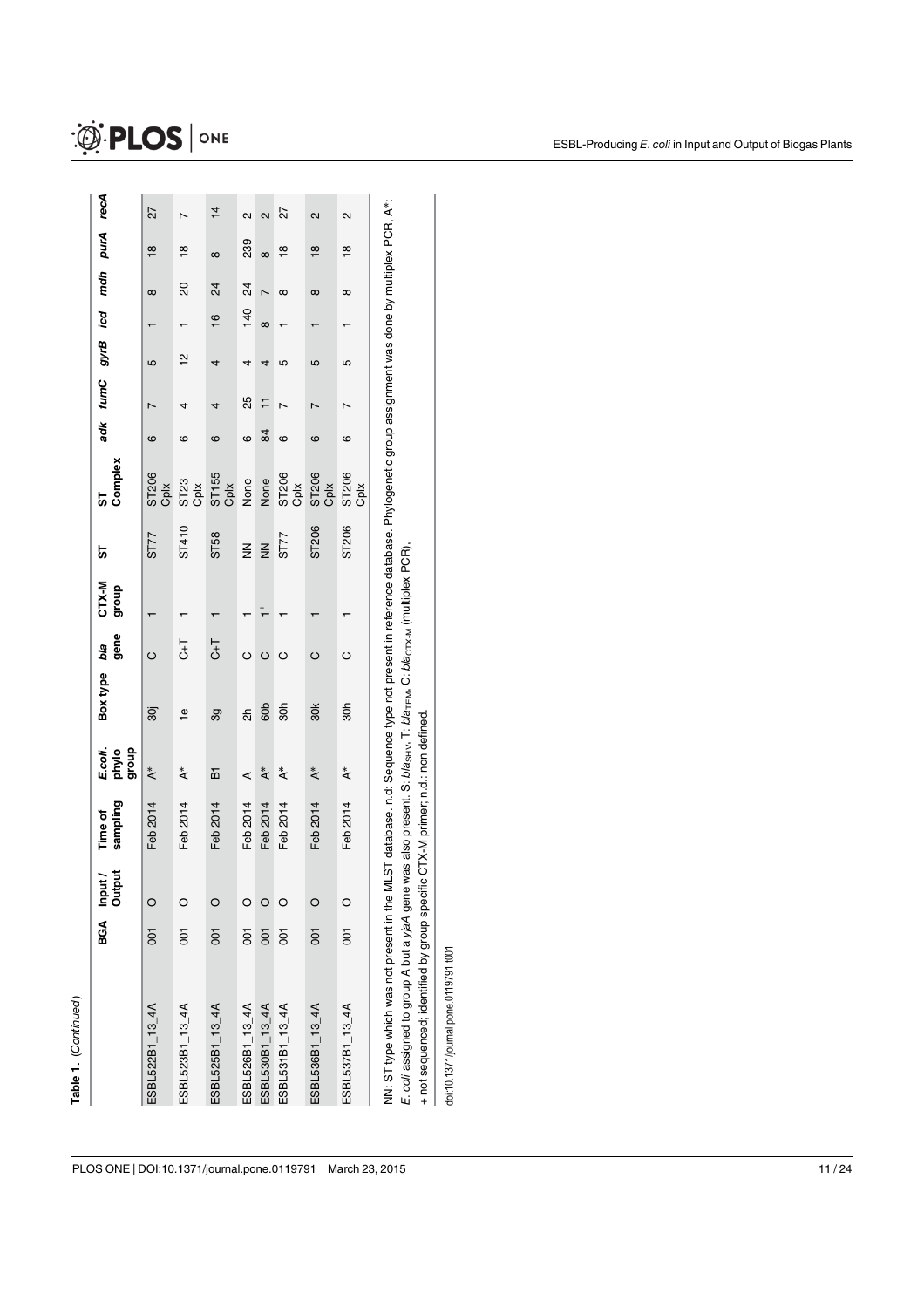

#### Pearson correlation (Opt:1.00%) [0.0%-100.0%]

| <b>BOX-PCR</b>        | Pearson correlation (Opt:1.00%) [0.0%-100.0%] |     |                | BOX-            | E.coli<br>phylogen. |             | CTX-M | bla   | <b>CHROM</b> | Agar                     |
|-----------------------|-----------------------------------------------|-----|----------------|-----------------|---------------------|-------------|-------|-------|--------------|--------------------------|
| 9<br>50<br><b>.</b> 1 | Sample                                        | BGA | 1/0            | No              | group               | MLST        | group | genes |              | <b>ESBL STEC</b>         |
|                       | ESBL198B1_13_1A                               | 1   | O              | 6a              | Α                   | ST398       | 1     | С     | ÷            | +                        |
|                       | ESBL526B1_13_4A                               | 1   | O              | 2h              | Α                   | <b>NN</b>   | 1     | С     | $\ddot{}$    | nt                       |
|                       | ESBL100B6_12EESBL                             | 6   | $\mathsf{I}$   | 12 <sub>b</sub> | <b>B1</b>           | ST641       | 9     | C+T   |              |                          |
|                       | ESBL107bB6_VA_12EESBL                         | 6   | $\mathsf{I}$   | 12a             | A*                  | ST1210      | 9     | С     |              |                          |
|                       | ESBL221B15_13_2E                              | 15  | ı              | 5g              | A*                  | <b>NN</b>   |       | $S+T$ |              |                          |
| ц                     | ESBL228B15_13_2E                              | 15  | ı              | 5g              | A*                  | nt          |       | S     |              |                          |
|                       | ESBL168B1_13_2E                               | 1   | ı              | 3b              | Α                   | nt          | 1     | C     |              |                          |
|                       | ESBL156B1_13_2E                               | 1   | $\mathsf{I}$   | 4a              | Α                   | ST398       | 1     | C     |              |                          |
| ſl                    | ESBL192B1_13_1A                               | 1   | O              | 4a              | Α                   | <b>NN</b>   | 1     | C     |              |                          |
|                       | ESBL146B1_13_2E                               | 1   | $\mathsf{I}$   | 4c              | Α                   | nt          | 1     | C     | +            |                          |
|                       | ESBL157B1_13_2E                               | 1   | I              | 4b              | Α                   | <b>NN</b>   | 1     | C     | ÷            | $^{(+)}$                 |
|                       | ESBL164aB1_13_2E                              | 1   | $\mathsf{I}$   | 5a              | A*                  | ΝN          | 1     | C     |              | $\ddot{}$                |
|                       | ESBL530B1_13_4A                               | 1   | O              | 60b             | A*                  | <b>NN</b>   | 1     | С     | ÷            | nt                       |
|                       | 550B1_12EESBL                                 | 1   | $\mathsf{I}$   | 20a             | Α                   | ST898       | 1     | С     |              | ÷                        |
|                       | 554B1_12EESBL                                 | 1   | $\mathsf{I}$   | 5b              | A*                  | NN          | 1     | C     | ÷.           | +                        |
|                       | ESBL177bB1_13_1A                              | 1   | O              | 5b              | A*                  | nt          | 1     | С     |              |                          |
|                       | ESBL70B6_12EESBL                              | 6   | $\mathsf{I}$   | 12 <sub>b</sub> | A*                  | ST1210      | 9     | C+T   | ÷            |                          |
| Ц                     | 900B6_12EESBL                                 | 6   | $\mathsf{I}$   | 12c             | A*                  | ST1210      | 9     | C+T   | +            | +                        |
|                       | ESBL110B6_VA_12AESBL                          | 6   | O              | 12a             | Α                   | ΝN          | 9     | C+T   | ÷            |                          |
|                       | 512B2_12EESBL                                 | 2   | $\overline{1}$ | 12e             | A*                  | ST1210      | 2     | C+T   | ÷            | $\ddot{}$                |
|                       | ESBL151B1_13_2E                               | 1   | I              | 3a              | Β1                  | <b>ST58</b> | 1     | C+T   | ÷            |                          |
| ц                     | ESBL226bB15_13_2E                             | 15  | $\overline{1}$ | 3a              | <b>B1</b>           | <b>ST58</b> | 1     | $C+T$ | ÷            | $^{(+)}$                 |
|                       | ESBL223B15_13_2E                              | 15  | $\mathsf{I}$   | 3e              | <b>B1</b>           | <b>ST56</b> |       | S     |              | $^{(+)}$                 |
|                       | ESBL525B1_13_4A                               | 1   | O              | 3g              | <b>B1</b>           | <b>ST58</b> | 1     | C+T   | ÷            | nt                       |
|                       | ESBL118B1_13_2E                               | 1   | $\mathbf{I}$   | 4d              | <b>B1</b>           | nt          | 1     | C+T   | $\ddot{}$    | $\overline{a}$           |
|                       | ESBL194B1_13_1A                               | 1   | O              | 4d              | <b>B1</b>           | ST602       | 1     | C+T   | $\ddot{}$    | $\ddot{}$                |
| π                     | ESBL163B1_13_2E                               | 1   | $\mathsf{I}$   | 4d              | <b>B1</b>           | ST602       | 1     | $C+T$ | +            |                          |
|                       | ESBL243B15_13_2E                              | 15  | $\mathsf{I}$   | 4d              | <b>B1</b>           | nt          | nt    | С     | ÷            |                          |
|                       | ESBL522B1_13_4A                               | 1   | O              | 30j             | A*                  | <b>ST77</b> | 1     | С     | $\ddot{}$    | nt                       |
|                       | ESBL531B1_13_4A                               | 1   | O              | 30h             | A*                  | ST77        | 1     | С     | ÷            | nt                       |
|                       | ESBL536B1 13 4A                               | 1   | O              | 30 <sub>k</sub> | A*                  | ST206       | 1     | C     | ÷            | nt                       |
|                       | ESBL537B1 13 4A                               | 1   | O              | 30h             | A*                  | ST206       | 1     | С     | ÷            | nt                       |
|                       | ESBL53bB15_13_1E                              | 15  | $\mathsf{I}$   | 1c              | A*                  | nt          | 1     | C     | ÷            |                          |
|                       | ESBL386B15_13_2A                              | 15  | O              | 3a              | <b>B1</b>           | <b>NN</b>   | 9     | C     |              |                          |
|                       | ESBL370B15_13_2A                              | 15  | O              | 1d              | A*                  | ST410       | 1     | C     | ÷            |                          |
|                       | ESBL523B1_13_4A                               | 1   | O              | 1e              | A*                  | ST410       | 1     | $C+T$ | ÷            | nt                       |
|                       | ESBL232B15_13_2E                              | 15  | $\mathsf{I}$   | 5c              | A*                  | ST410       | 1     | С     | ÷            |                          |
|                       | ESBL37B15_13_1E                               | 15  | ı              | 1a              | A*                  | ST410       | 1     | $C+T$ | ÷            |                          |
|                       | ESBL54B15_13_1E                               | 15  | $\mathsf{I}$   | 1 <sub>b</sub>  | A*                  | ST410       | 1     | C     |              |                          |
|                       | ESBL35bB15_13_1E                              | 15  | I              | 1 <sub>b</sub>  | A*                  | nt          | 1     | C     | $\ddot{}$    | $^{(+)}$                 |
|                       | ESBL48B15_13_1E                               | 15  | $\mathsf{I}$   | 1a              | A*                  | nt          | 1     | С     | $\ddot{}$    | $\overline{\phantom{a}}$ |
|                       | ESBL34bB15_13_1E                              | 15  | ı              | 2a              | Β1                  | nt          | 1     | C+T   | ÷            | $^{(+)}$                 |
|                       | ESBL41bB15_13_1E                              | 15  | ı              | 2a              | <b>B1</b>           | <b>NN</b>   | 1     | C+T   |              |                          |
|                       | ESBL11B1_13_1E                                | 1   |                | 3a              | <b>B1</b>           | <b>ST58</b> | 1     | C+T   |              |                          |
|                       | ESBL15bB1_13_1E                               | 1   |                | 3d              | A*                  | ST1210      | 1     | $C+T$ |              |                          |

Fig 3. Differentiation of ESBL-producing E. coli isolates by molecular fingerprinting using BOX-PCR and detailed characterization of respective isolates. Cluster analysis was performed in Gel Compare II (Applied Maths) with UPGMA clustering based on a similarity matric calculated using the Pearson correlation (1.0% optimization and 1.0% position tolerance). Characterization of the isolates included the determination of ST-types (MLST analysis), phylogenetic E. coli typing, ESBL-gene characterization. Growth on CHROMagar ESBL and STEC. CTX-M groups were assigned by sequencing CTX-M-type genes. E. coli phylogenetic groups were determined by multiplex PCR and a dichotomous decision tree. \*: assigned in group A was but there was a yjaA gene present. C: CTX-M; T: TEM; +: positive;-: negative. BGA shows to which biogas plant isolates belong; I = input sample, O = output sample. Names of the strains include information of the origin of the isolates: pre-enrichment (ESBL before strain number) Bxx (Biogas plant shortcut)\_12, 13 or 14 (year of cultivation/isolation: either 2012, 2013 or 2014)\_input or output.

doi:10.1371/journal.pone.0119791.g003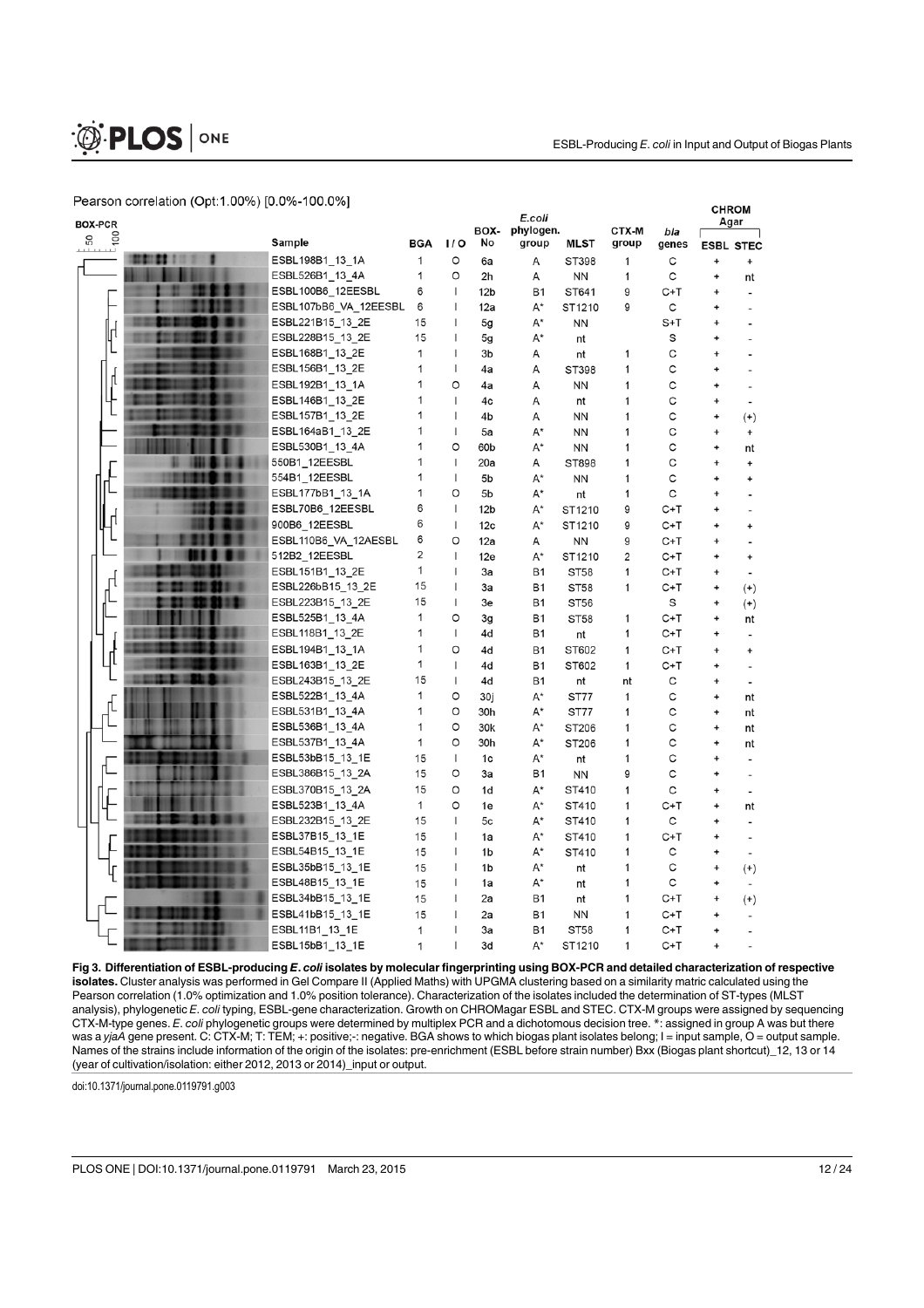concentration of this antibiotics (MIC  $< 0.125$  mg L<sup>-1</sup>). In addition 28% of the tested isolates were resistant to the highest concentration of enrofloxacin (MIC values  $> 8 \text{ mg } L^{-1}$ ) and 63% were susceptible (MIC  $<$  0.0625 mg L<sup>-1</sup>). Only for some of the tested antibiotic officially values for resistance were available in the EUCAST database. Based on these clinical breakpoints, 100% of the tested isolates ( $n = 46$ ) were resistant to amoxicillin, 61% ( $n = 28$ ) were resistant to tetracycline and 50% ( $n = 23$ ) were resistant to trimethoprim/sulfamethoxazole.

#### Carbapenem resistance and Shigatoxin production of E. coli isolates

A selection of ESBL-producing E. coli isolates (37 isolates; including all MLST type analyzed isolates) were tested for growth on CHROMagar KPC and STEC. They were screened for the presence of carbapenemases (KPC-, NDM-, GES-, OXA-48-, IMP-, and VIM-type genes) and shigalike-toxin genes SLT-I and SLT-II by multiplex-PCR analysis. All 37 tested ESBL-producing E. coli isolates did not grow on CHROMagar KPC and only induced a pink coloration of the agar at the area were isolates were inoculated. Screening for carbapenemase genes was negative. In addition all tested isolates were susceptible to meropenem (MIC values  $< 0.0625$  mg L<sup>-1</sup>).

Eighteen of the 37 E. coli isolates formed pink colonies on CHROMagar STEC medium indicating the expression of shiga-like-toxin (slt). However, slt genes could not be detected by PCR amplification (Fig. 3).

#### **Discussion**

In this study we applied a selective pre-enrichment procedure that increased the detection efficiency of ESBL-producing E. coli in input samples of biogas plants (mixed liquid and solid manure samples from livestock husbandry) and enabled the detection in respective output samples. ESBL-producing E. coli were the predominating ESBL-producing Enterobacteriaceae detected within this study. Beside, only two ESBL-producing Enterobacter spp. and one ESBLproducing Morganella sp. were detected. By direct plating of bacterial cells detached from sample material on CHROMagar ESBL, ESBL-producing E. coli were only detected in input samples which indicated falsely a complete elimination of ESBL-producing E. coli by a mesophilic biogas plant process. Most problematic by the direct plating approach was the overgrowth of the E. coli by non-target bacteria. The established pre-enrichment procedure did not enable the complete suppression of non-target organism, but resulted in an increased relative abundance of ESBL-producing E. coli compared to non-target bacteria. Non-target bacteria still grew after pre-enrichment were identified as Pseudomonas spp., Acinetobacter spp. and Achromobacter spp. Only ESBL-producing E. coli formed pink colonies on the applied CHROMagar ESBL. The medium specificity for ESBL-producing E. coli detection was thereby confirmed. In contrast, a clear identification of Enterobacter and Citrobacter (blue colored colonies) in general required the subsequent identification by e.g. phylogenetic identification (16S rRNA gene sequencing) because other non-target bacteria as Aeromonas spp. also appeared as blue colored colonies.

The high abundance of non-target bacteria on the cephalosporin containing CHROMagar ESBL after direct plating and also after selective pre-enrichment was not linked to the presence of  $bla_{\text{CTX-}M}$ ,  $bla_{\text{TEM}}$ , or  $bla_{\text{SHV}}$  genes. Growth of non-target bacteria can be explained by several mechanisms, e.g. the presence of genome encoded AmpC beta lactamase known for Ochrobactrum anthropi  $[11,12]$ , for Pseudomonas aeruginosa (e.g.  $[13]$ ) or Acinetobacter spp.  $[14]$ . In our study, especially the detection of cephalosporin resistant Acinetobacter isolates was of concern because several of the isolates (also obtained from output samples) were assigned to the clinically relevant Acinetobacter species complex containing A. baumannii (>99.8% partial 16S rRNA gene sequence similarity). Taking the biogas plant process into account high amounts of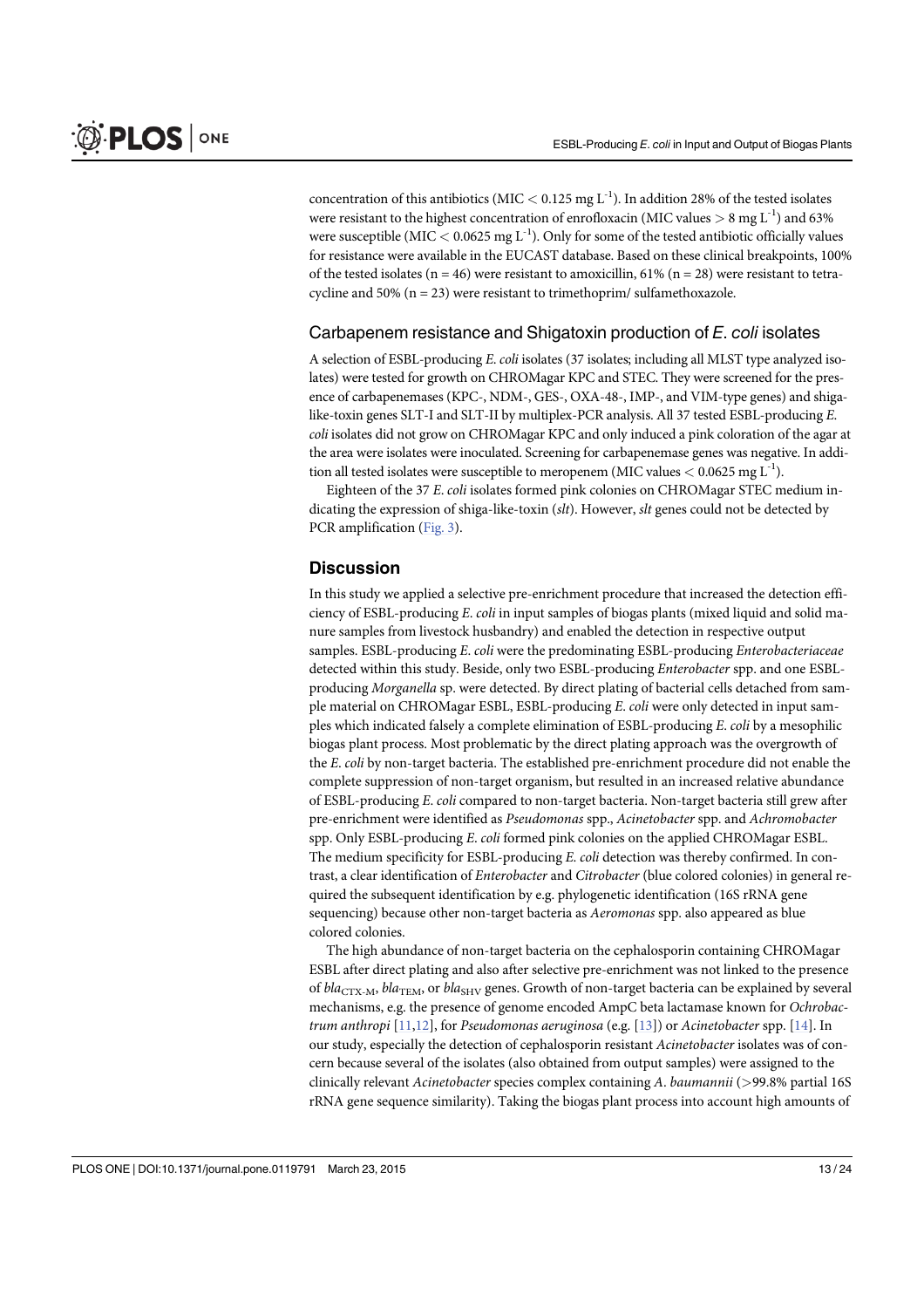cephalosporin resistant Acinetobacter spp. and Pseudomonas spp. were detected in output samples of BGA 012, a biogas plant with a thermophilic process management which was in contrast to other investigated biogas plants only fed by chicken manure. Our data indicated that a thermophilic biogas plant process (here applied in the investigated BGA 012) even increased the abundance of Acinetobacter species in output samples. Because ESBL-producing E. coli were not detected in input samples of the thermophilic biogas plant, neither by the direct plating nor by the pre-enrichment based cultivation, a statement to the elimination of ESBL-producing E. coli in thermophilic biogas plants cannot be given.

Growth of non-target bacteria by cultivation of bacteria on CHROMagar ESBL as Pseudomonas aeruginosa (AmpC producers) was already reported by Grohs et al. [15] and Saito et al. [16]. The here established pre-enrichment procedure enhanced the detection efficiency of ESBLproducing E. coli but still could not inhibit growth of non-target bacteria. Alternatively to CHROMagar ESBL Randall and colleagues [17] tested a more specific CHROMagar CTX-M medium for the isolation of CTX-M carrier from feces of farm animals. In contrast to the CHROMagar ESBL, AmpC producers should be inhibited in growth on that medium, e.g. Pseudomonas aeruginosa. Because of the specificity of the identification of ESBL-producing E. coli, we did not change the medium within this study, but enhanced the abundance of ESBLproducing E. coli before plating on the agar medium by using the selective pre-enrichment step.

Input samples of biogas plants where ESBL-producing E. coli were detected in our study included slurry from fatting pigs, (dairy) cattle, and breeding sows and manure from (dairy) cattle, laying hens, chicken and horses. Because only mixed samples were investigated the origin of the ESBL-producing E. coli could not be determined more exactly. The detection of ESBLproducing E. coli in German farms was recently also reported  $[1,18,19]$ . Friese et al. [1] detected among 50 investigated farms ESBL-producing E. coli in all fecal specimen of broiler farms and in more than 50% of the samples from breeding pigs and dairy cattle herds and more than 40% of the samples from fattening pig holdings. That study clearly indicated the presence of ESBLproducing Enterobacteriaceae in healthy pigs, turkeys and broilers in Germany. Furthermore, two ESBL-producing E. coli were detected in samples of fertilized field surfaces and few also in slurry samples supporting the transfer of culturable ESBL-producing  $E$ , coli into the environment [1]. Laube and colleagues detected ESBL-producing E. coli in broiler flocks with increased abundance during the fattening period of the broiler flocks [18]. Both colonized day-old chicks and the contaminated farm environment were mentioned as significant sources for the spread of ESBL-producing E. coli in Germany. In the study performed by Schmid and colleagues ESBL-producing E. coli were detected in 87.6% of investigated dairy cow and beef cattle farms in fecal samples, boot swaps and dust samples [19]. In addition Kola and colleagues detected an alarming high number of ESBL-producing  $E$ . coli in German broiler meat samples ( $>$ 40%) furthermore indicating the spread of resistant bacteria from livestock husbandry into the environment and the human food chain [20]. Our study showed to our knowledge for the first time the detection of ESBL-producing E. coli in output samples of German biogas plants indicating that ESBL-producing E. coli can persist the biogas plant process. Most interestingly, not only E. *coli* survived as already reported recently [9] the biogas plant process but E. *coli* also remained the ESBL-genes and in consequence the cephalosporin resistance. Compared to other antibiotics cephalosporins are instable indicating that the selective pressure is getting lost during the biogas plant process  $[21]$ , but as shown here ESBL-genes remained in E. coli also in absence of the selective pressure. Due to the location of ESBL genes on plasmids together with various other resistance genes (e.g. other antibiotics, heavy metals, disinfectants) ESBL-producing E. coli might be co-selected by various other substances during the processes in biogas plants.

In the present study, at total of 120 ESBL-producing E. coli isolates were isolated from mixed manure of German livestock husbandry and 43 from output samples of German biogas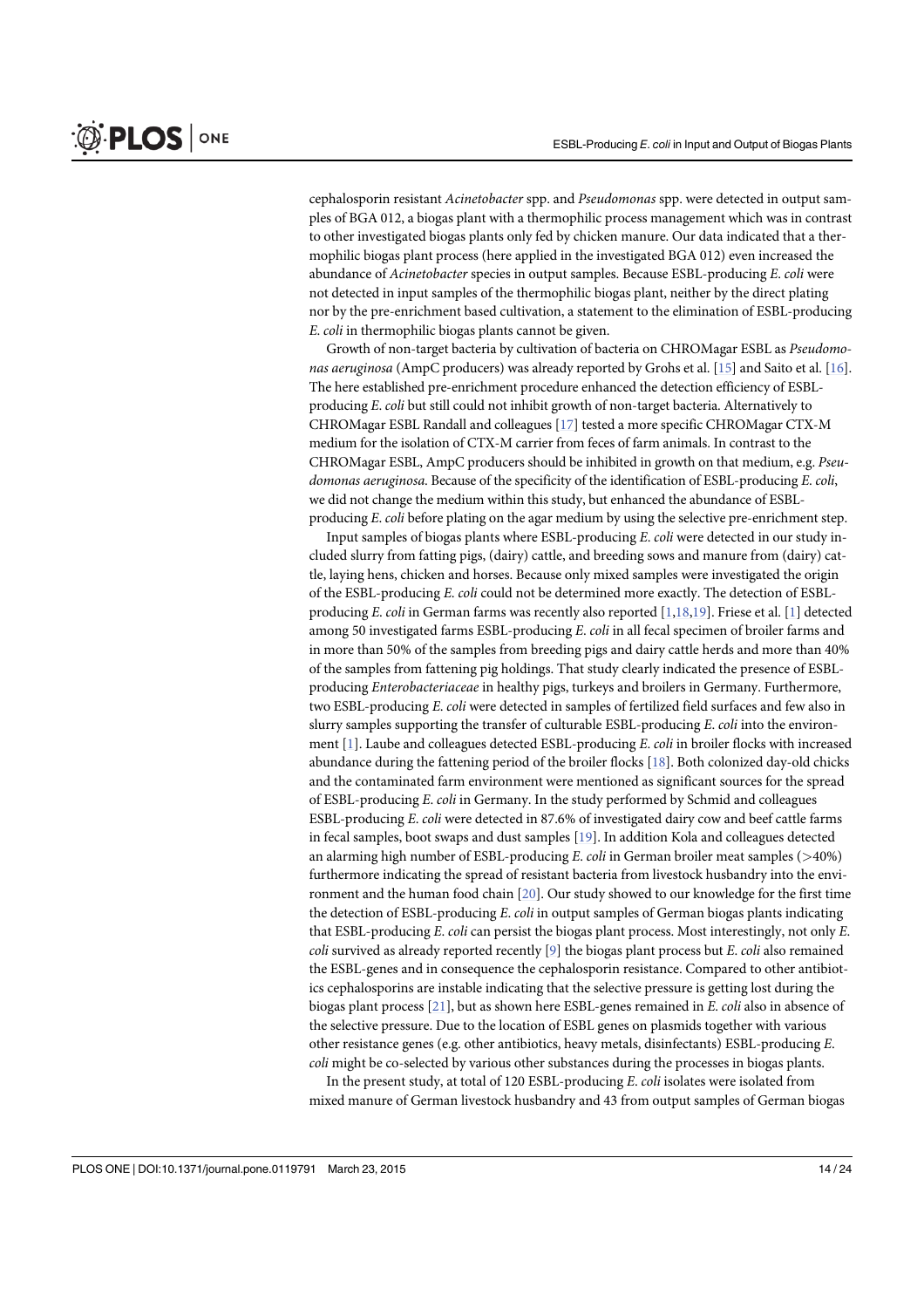plants. Most of the E. coli isolates were assigned to phylogenetic groups A and B1 and only one to group D. Tenaillon et al.  $[22]$  reported group A E. *coli* as dominating phylogenetic group in humans and B1 in domestic animals, in contrast, in wild life animals group A E. colis were more dominant and B2 E. coli occurred with reduced abundance compared to domesticated animals. In a resent investigation of human and animal associated ESBL-producing E. coli isolated in Hesse group A and B1 E. coli were detected as most dominating in domesticated animals including horses, and group A, B1, B2 and to less extend D in human populations [23]. Tenaillon et al. [22] described phylogroup specific differences of third-generation cephalosporin resistance, group A and D were more tolerant of resistance development, whereas group B2 strains are less resistant. This corresponds with the results of our study, 57% of investigated E. coli strains were assigned in group A and except three isolates, all showed ceftiofur MIC values  $>$ 32 mg L<sup>-1</sup> and expect 6 isolates cefquinom MIC values  $>$ 32 mg L<sup>-1</sup>. But in general, E. coli of all phylogenetic groups showed high MIC values of tested cephalosporins. Günther et al. [24] mention group B2 and D as "extraintestinal pathogenic group", in this study only one isolate was assigned to group D. Furthermore group B2 is mainly reported for E. coli causing nosocomial urinal tract infections (UTI) [25]; this group was not detected in our study.

Most of the E. coli isolated obtained in our study carried more than one ESBL gene, mainly a  $bla_{\text{CTX-M}}$  and  $bla_{\text{TEM}}$  gene, two isolates even all three ESBL genes. The high abundance of isolates harboring both a  $bla_{\text{CTX-}M}$  and  $bla_{\text{TEM}}$  gene was also reported previously  $[26,27,28,29]$ . Detected  $bla_{\text{TEM}}$  genes seemed to represent non-ESBL  $bla_{\text{TEM-1}}$ . The high abundance of those was also reported previously [23]. Among the identified  $bla_{\text{CTX-M}}$  genes most were assigned to the CTX-M-1 and CTX-M-9 group (96% of the detected  $bla_{CTX-M}$  genes). This was in line with the finding of Laube et al. [18] which also detected mainly CTX-M-1 group ESBL genes, followed by CTX-M-9 group ESBL genes in mixed dairy and beef cattle farms and beef cattle farms in Germany. CTX-M-1 group ESBL genes were also detected as a highly prevalent CTX-M group in other studies performed in Germany, in human intestine tract colonizing E. *coli* [30] and a case control study performed at a hospital [31] or by the investigation of human and domesticated animal associated isolates [23]. Among the CTX-M-1 group genes detected by Schmiedel et al. [23]  $bla_{\text{CTX-M-1}}$  and  $bla_{\text{CTX-M-15}}$  genes were the most abundant gene types in the human and animals.  $Bla_{\text{CTX-M-15}}$  was dominating among horse isolates. In our study partial ESBL gene sequence analysis indicated the detection of mainly  $bla_{\text{CTX-M-1}}$ ,  $bla_{\text{CTX-M-15}}$ and also  $bla_{CTX-M-32}$  genes. The CTX-M-1 group is in general the most prevalent ESBL group among animals in Europe [4]. The three detected  $bla<sub>SHV</sub>$  genes were assigned to the  $bla<sub>SHV-12</sub>$ type which was detected as most abundant  $bla<sub>SHV</sub>$  gene type in flies, manure and rinsed water of poultry farms studied in the Netherlands [ $32$ ]. In general  $bla_{SHV-12}$  is reported to be the third most abundant ESBL gene type detected in E. coli originating from food-producing and companion animals [4].

Several studies already described the presence of the genetically identical ESBL-producing E. coli isolates originating from livestock husbandry and humans  $[33,4]$ . The necessity to investigate the role of the transmission via the food chain from livestock husbandry and humans is clearly indicated. Genomic fingerprinting and MLST analysis indicated a high clonal diversity among the detected ESBL-producing E. coli isolated in our study. Several new but also several already known ST types were detected, but the worldwide pandemic community-associated E. coli clone ST131 [34] was not detected in our samples originating from livestock husbandry as expected. CTX-M-1 group  $bla_{\text{CTX-M}}$  gene carrying E. coli of ST58 were for example previously detected in France from pasture soil and composted manure [2] indicating their persistence in the environment, in patients in Chile [35], and in several zoo animals in Czech Republic [36]. E. coli strains of the ST410 (STC23) were described as a globally distributed ST type in human populations and animals in Europe [37,36]. Ewers and colleagues confirmed the occurrence of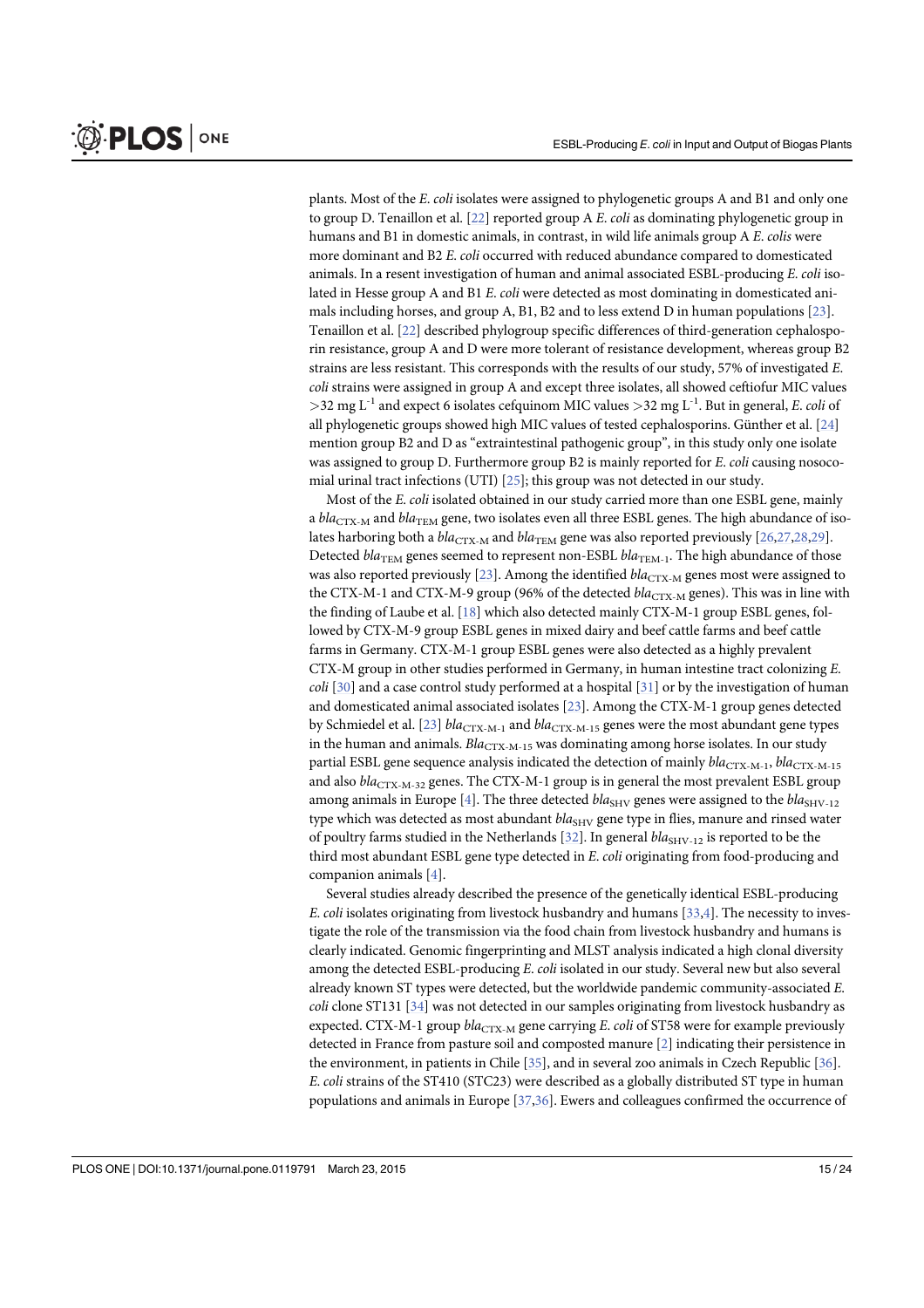ST410 in livestock husbandry, wild and companion animals and humans of samples collected in Germany  $[37]$ . Among the ST410 E. *coli* pathogenic strains were determined, e.g. uropathogenic strains obtained in companion animals [38,39]. E. coli isolates of ST410 (all carring the same CTX-M-group genes) were determined in input and output samples of BGA 015 indicating a transfer through the biogas plant and also in the output sample of BGA 001. A ST410 E. coli strain was detected in a fecal specimen of a patient diseased on HUS in Germany in 1999 [40]. ESBL-producing E. coli of the ST641 and non-ESBL producing E. coli of ST1210 were isolated from humans in a Spanish hospital between 2004 and 2005 [41]. The comparison to literature indicated that several of the detected E. coli occurred also in human population.

For some E. coli isolates we obtained positive growth on CHROMagar STEC but negative results in PCR based SLT-1 and SLT-2 gene detection. This was also reported in other studies [42,43,44]. Hirvonen and colleagues [43] pointed out, that a growth on CHROMagar STEC is highly correlated with a tellurite resistance gene (terD) which might have been an additional target, but was not applied here.

None of the tested E. coli isolates of this study showed a carbapeneme resistance. Currently only few data are available of the spread of carbapenemase containing E. coli in livestock husbandry in German. A first description of a carbapenem resistant E. coli isolated from a German pig fattening husbandry in 2011 was given by Fischer and colleagues [45]. A carbapenem resistant ESBL-producing E. coli was furthermore detected in samples of a beef cattle farm [19] and in horse, cat and dog [23]. Because carbapenem antibiotics are not allowed for the application in the veterinarian field in Germany currently only few carbapenem resistant  $E$ . *coli* originating from livestock husbandry were detected so far.

#### **Conclusions**

In summary our study showed the presence of a clonally diverse number of ESBL-producing E. coli strains in manure samples originating from livestock husbandry which can still be detected in output samples of biogas plants and thereby released into the environment. Our study clearly showed that biogas plant processes can reduce but not eliminate ESBL-producing E. coli from livestock husbandry. We furthermore clearly showed that the application of a selective preenrichment procedures is a pre-requisite of an efficient detection of ESBL-producing E. coli especially from output samples of biogas plants. The applied CHROMagar ESBL is not selective for growth of ESBL-producing E. coli but E. coli can be specifically detected as pink colonies. The combined method of pre-enrichment and cultivation on CHROMagar ESBL can be applied as a fast first step detection method for the presence of ESBL-producing E. coli in input and output samples of biogas plants. Comparative genotypic analysis including BOX-fingerprinting, MLST analysis, E. coli phylogrouping and resistance gene characterization is necessary to investigated the distribution pattern of specific E. coli populations. This combined approach enabled us to illustrate for ESBL producing E. coli of ST410 and ST58 a direct transfer from manure through biogas plants.

#### Materials and Methods

#### Biogas plants

Input and output samples of five German biogas plants (BGA 001, 002, 005, 006, 012) were investigated between May and October 2012 and of two biogas plants (BGA 001 and BGA 015) more intensively between February 2013 and February 2014. The investigated biogas plants were located in three regions in Germany, in the north of Hesse (BGA 001, 002, 005, and 006), in Bremen (BGA 012) and in Bavarian near Munich (BGA 015). In Hesse, biogas plants show a mean distance of approximately 10 km. All biogas plants were mesophilic, except BGA 012 was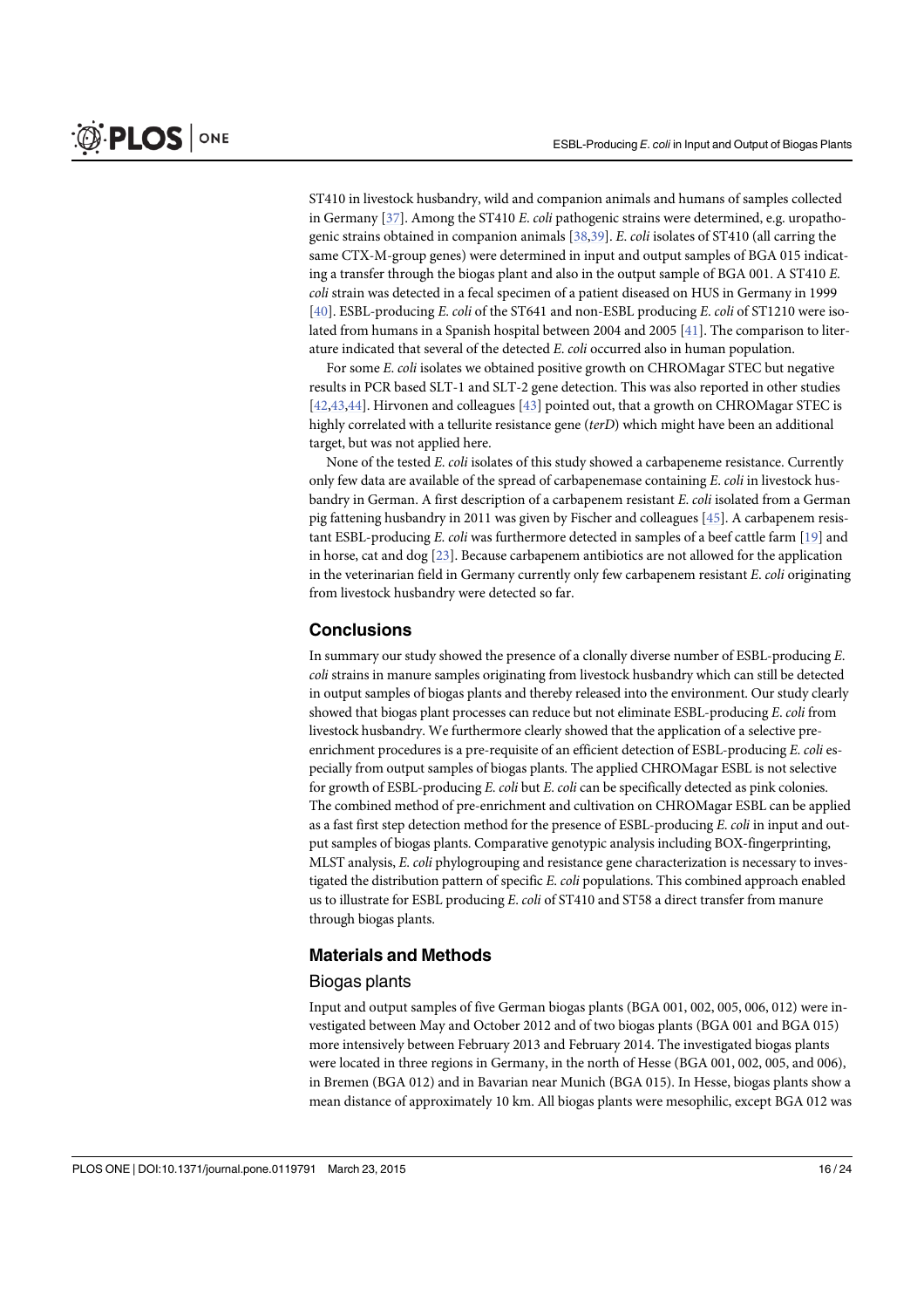thermophilic. Input material (manure sources), bioenergy crops supplemented to the main digester and process conditions of the different biogas plants are listed in S1 Table.

#### Sampling

During the 2012 sampling for each of the 6 investigated biogas plants one input and one output samples were taken at the same day. In 2013/2014 the two investigated biogas plants were investigated four time in an annual cycle. Output samples were thereby sampled 8–10 weeks after the respective input samples (input samples were taken in February, April, July/August and October 2013, respective output samples in April, July/August, October 2013 and February 2014). Input samples consisted of slurry and solid manure compounds mixed individually for each biogas plant in the ration as added to biogas digester (excluding bioenergy crops). The mean water content was 89.2% (S1 Table). Output samples were obtained from premixed post fermenters by randomly sampling within one hour; at all 30 L sample material from a continuously mixed post fermenter tank by taking 5 L sample every 10 minutes. The mean water content was 91.3%. Samples for microbiological analysis (200 mL subsamples) were collected in 250 mL sterile PE bottles and stored immediately at 6°C, transported into the lab and processed at the same day. Fresh liquid samples (containing some solid straw and manure particles in the input sample) were used for analysis. No specific permissions were required for these locations/activities and sampling was done in assent with the farmers.

## Direct cultivation on CHROMagar ESBL (enumeration of ESBLproducer)

For the enumeration of ESBL-producing E. coli colony forming units (CFUs) were counted on CHROMagar ESBL (CHROMagar, Paris, France). Bacteria were detached from 10 g fresh input or output samples by shaking the samples for 5 min in 100 mL filter-sterilized 0.2 (w/v)% tetra-sodium-pyrophosphate (TSPP) buffer in autoclaved 250 mL SCHOTT bottles on a horizontal shaker (150 rpm) at room temperature in the dark. To remove larger particles of the samples before analysis samples were in a second step incubated for 30 min without shaking. From the upper part of the supernatant 40 mL were used for subsequent analyses. A serial dilution was generated in autoclaved 0.9% (v/w) NaCl ( $10^0$  to  $10^{-3}$ ) and  $100 \mu$ L of each dilution step were plated in triplicates on CHROMagar ESBL. Agar plates were incubated for 48 h at 37°C in the dark. Based on the leaflet of the company dark pink colonies were counted as potential ESBL-producing E. coli, metallic blue colonies as ESBL-producing Klebsiella, Enterobacter, and Citrobacter and brown coloured colonies as ESBL-producing Proteus. Colony forming units (CFUs) were calculated per gram dry weight of input and output samples.

#### ESBL-producer specific pre-enrichment procedures

A selective pre-enrichment was applied to enrich ESBL-producing E. coli. Therefore, 0.1, 1, and 10 g fresh input or output samples were incubated directly in 0.9, 9, or 90 mL LB-broth containing 0.5 mg  $L^{-1}$  ceftazidim (CAZ) and 0.5 mg  $L^{-1}$  cefotaxim (CTX). All incubations were done in triplicates. After 24 h of incubation at 37°C and 180 rpm, 10 μL of the pre-enrichment cultures were streaked on CHROMagar ESBL using a 13-line purification streaking method. Plates were incubated for 24 h at 37°C. Single pink and blue colonies were screened for ESBL genes using the ESBL-gene detecting multiplex-PCR as described [46]. An overview of the procedure is given in Fig. 2.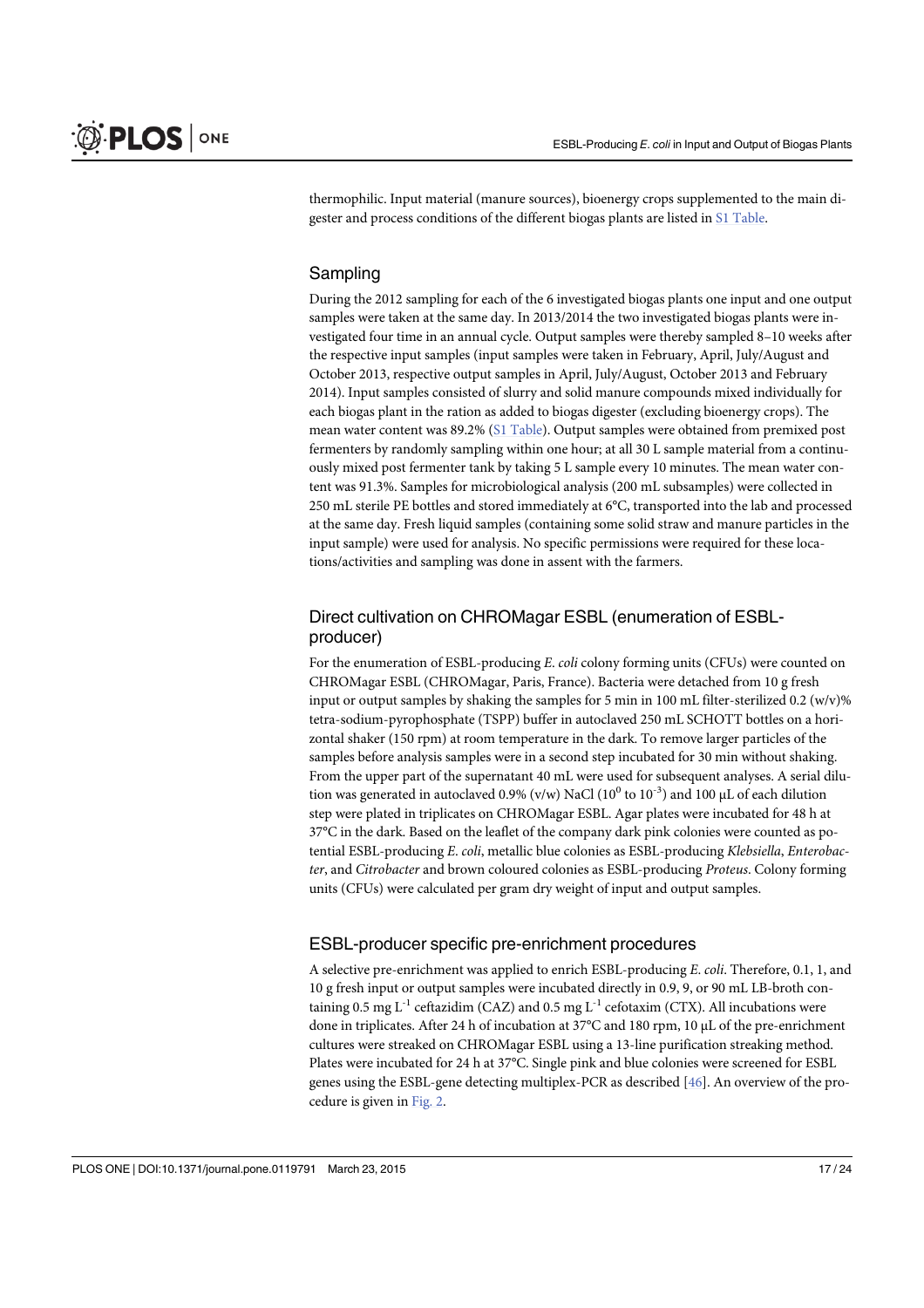#### Isolation and maintenance of isolates

Most abundant colonies grown on CHROMagar ESBL plates were picked and purified using several transfer steps of single colonies. First purification steps were performed on CHROMagar ESBL at 37°C. For sub-cultivation and maintenance isolates were cultured on LB-agar containing 0.5 mg  $L^{-1}$  CAZ and 0.5 mg  $L^{-1}$  CTX. Purity of the isolates was checked by gramstaining and microscopy. For long-term preservation fresh biomass of the isolates was suspended in calf serum albumin (Micronics) and stored at -20°C or -80°C.

## Growth tests on CHROMagar KPC and CHROMagar STEC

All isolates identified as ESBL-producing E. coli were tested for growth on CHROMagar KPC and CHROMagar STEC (both CHROMagar, Paris, France). Growth and colony pigmentation were monitored after 24 h of incubation at 37°C.

#### Generation of bacterial cell lysate for molecular biological analysis

For molecular analysis of isolates two loops of biomass were washed in 500 μL sterile sodium phosphate puffer (120 mM, pH 8.0), pelleted by centrifugation for 2 min at 13780 g (RT) and suspended in 500 μL DNase and RNase free water (Invitrogen, Germany). DNA was released from the cells by three cycles of freezing (-20°C) and headed to 100°C for 1 min 30 seconds in a heating block. Cell lysates were stored at -20°C; 1–2 μL of the supernatant was used as template for PCR amplifications.

## Phylogenetic identification of isolates by partial 16S rRNA gene sequencing

For phylogenetically identification of isolates partial 16S rRNA gene fragments were amplified with primer 27F and 1492R [47]. PCRs were performed in a total volume of 25 μL including 1x buffer, 200 μM of each dNTPs, 0.2 μM of each primer, 0.2 mg mL<sup>-1</sup> BSA, 0.02 U Dream Taq DNA polymerase (all chemicals except primers from Fermentas/ Thermo Scientific). Cycle conditions were as followed: 95°C for 3 min followed by 30 cycles of 95°C for 30 sec, 54°C for 30 sec, and 72°C for 1 min 30 sec, and finally 72°C for 7 min. Sanger sequencing was performed with the forward primer 27F. Sequences were corrected manually in MEGA 5 [48] based on the electropherograms by removing unclear 5´ and 3´ ends of the sequences. For phylogenetic identification closest phylogenetic related type strains were determined by BLAST analysis using the EzTaxon-e Database [49].

## Screening for beta-lactamase genes

Isolates were screened for the presence of beta-lactamase genes (bla) genes using the Multiplex-PCR assay published by Monstein and colleagues [46] targeting  $bla_{CTX-M}$ ,  $bla_{TEM}$  and  $bla_{SHV}$ genes. PCR reactions were performed in a total volume of 10 μL with PCR reagents as described above, except 0.4 μM of each primer and an annealing temperature (Ta) of 60°C and an elongation step of 2 min. The amplification of *resistance* genes,  $bla_{SHV}$ : 747 bp,  $bla_{CTX-M}$ : 593 bp,  $bla$ <sub>TEM</sub>: 445 bp, was controlled by 1% agarose electrophoresis. Carbapenemase gene screening was performed by real-time PCR based multiplex-PCR system as described by Monteiro and colleagues [50] detecting  $bla_{\text{KPC}}$ ,  $bla_{\text{NDM}}$ ,  $bla_{\text{GES}}$ ,  $bla_{\text{OXA-48}}$ ,  $bla_{\text{IMP}}$ , and  $bla_{\text{VIM}}$  genes in parallel using the Sso Fast Eva Green Realtime PCR mastermix (Bio-Rad). PCRs were performed in a total volume of 10 μl with 0.2 μM of each primer (except 1.2 μM for IMP primers) using a CFX96 Touch cycler (Bio-Rad) and following cycle conditions: 98°C for 2 min, followed by 35 cycles of 98°C for 20 sec, 55°C for 20 sec, and 72°C for 20 sec. Melting-curve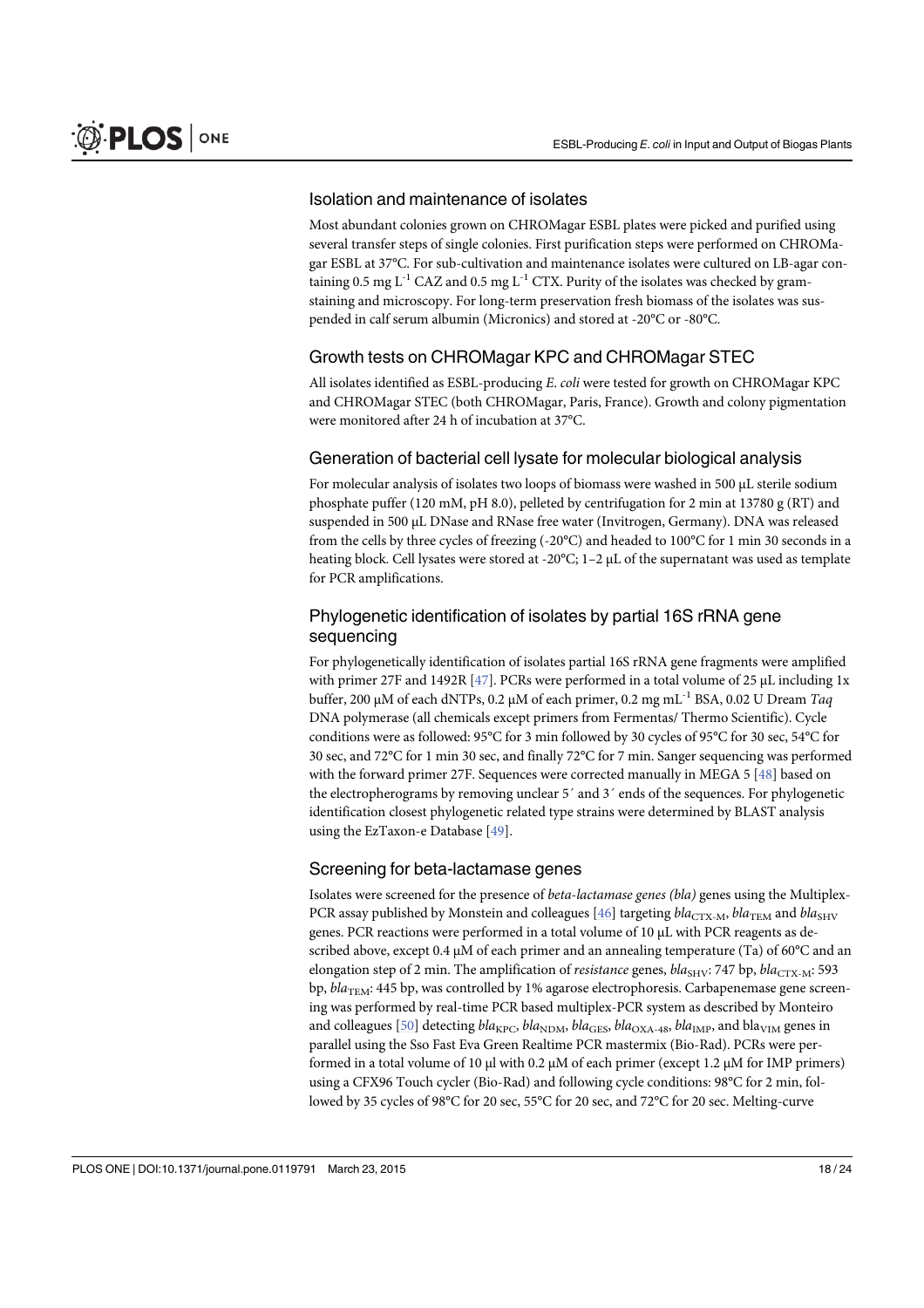analysis was subsequently performed by heating from 65°C to 95°C with 0.5°C/ 5 sec to identify the different carbapenemase genes based on the melt peaks as describe by Monteiro et al. [50]. PCR products were controlled by agarose gel electrophoresis. If positive signals were obtained the presence of respective genes was proven by using single primer systems for amplification of E. coli strains carrying a  $bla_{\text{CTX-M-14}}$  and  $bla_{\text{TEM-20}}$  (provided by Prof. Dr. U. Rösler, Freie Universität Berlin, Germany), E. coli DSM 22311 carrying a bla<sub>SHV</sub> gene, Klebsiella pneumoniae strains carrying carbapenemase genes, strains 50/11 (NDM-1), 234/11 (KPC-2) and 229/09 (OXA-48) and E. coli 188/11 carrying a VIM-1 gene (provided by Prof. Dr. Christa Ewers, Justus Liebig University Giessen) were used as amplification controls.

#### $Bla<sub>CTX-M</sub>$ , bla<sub>TEM</sub> and bla<sub>SHV</sub> gene characterization

 $Bla<sub>CTX-M</sub>$ -genes were assigned to different CTX-M-groups using group specific primer systems [51] for the detection of CTX-M-1 and 9 group genes and [52] for the detection of CTX-M-8 group genes (CTXMgp8-F, CTXMgp8-R) and sequenced with the respective primer systems.  $Bla_{\text{CTX-M}}$  genes not amplified with those primer systems were amplified and sequence with the universal  $bla_{CTX-M}$  primer system [51] or with the CTX-M primer system used in the multiplex-PCR [ $46$ ]. Partial  $bla_{\text{TEM}}$  genes were also amplified with the TEM primers applied for multiplex-PCR [46] or to obtain longer gene fragments with universal TEM primer as described by Grimm et al. [53]. Bla<sub>SHV</sub> genes were PCR amplified and sequence with universal primers covering the nearly full-length gene as described by Pai et al. [54]. Sequence analysis was always carried out with respective forward primer. Phylogenetic analysis were performed in MEGA 5. Sequences were corrected manually based on electropherograms. Open reading frame correct alignments were performed by using full-length reference genes obtained from GenBank ([http://www.ncbi.nlm.nih.gov/entrez/query\)](http://www.ncbi.nlm.nih.gov/entrez/query) and  $bla_{\text{CTX-M}}$ ,  $bla_{\text{TEM}}$ , and  $bla_{\text{SHV}}$  database [\(http://www.lahey.org/Studies/](http://www.lahey.org/Studies/)). Nucleotide sequences were translated into amino acid sequences and aligned using ClustalW implemented in MEGA5. To assign partially sequenced genes to  $bla_{\text{CTX-M}}$ ,  $bla_{\text{TEM}}$  and  $bla_{\text{SHV}}$  subtypes phylogenetic trees were calculated based on amino acid sequences using the maximum-likelihood method and the Jones Taylor Thornton model and 100 bootstrap. Subtypes of the CTX-M-1 group were further differentiated by using differences in selected amino acids,  $bla_{\text{CTX-M-1}}$ ,  $bla_{\text{CTX-M-15}}$ ,  $bla_{\text{CTX-M-32}}$  were differentiated based on three to four amino acids (aa117, aa143, and aa242). Within the CTX-M-9 group  $bla_{\text{CTX-M-9}}$  and  $bla_{\text{CTX-M-14}}$  were differentiated based on the amino acid 234 ( $bla_{\text{CTX-M-9}}$ : alanine;  $bla_{CTX-M-14}$ : valine).

## Screening for Shiga like toxin (SLT) genes

E. coli isolates were screened for the presence of SLT genes using a modified STEC multiplex PCR based on the system described by Cebula and colleagues [55] including the primer systems for SLT I, SLT II, and β-glucuronidase (uidA). In addition, an universal 16S rRNA gene targeting primer system was added as internal amplification control (16Sup1/16Sup2, [56]). PCR reactions were set up in a total volume of 10 μL using the DreamTaq DNA polymerase as described above, except 0.5 μM of each primer, a Ta of 64°C, and 1 min elongation. Amplification products were checked on 1.7% agarose gels.

## E. coli phylo-grouping multiplex-PCR

E. coli isolated where assigned to the four major phylogenetic E. coli groups A, B1, B2 and D using the multiplex PCR approach [57]. Modified PCR conditions were applied, adjusted to a volume of 10 μL PCR and DreamTaq DNA polymerase standard conditions as described above using 0.125 μM of each primer according to [57], a primer annealing temperature of 65 $^{\circ}$ C and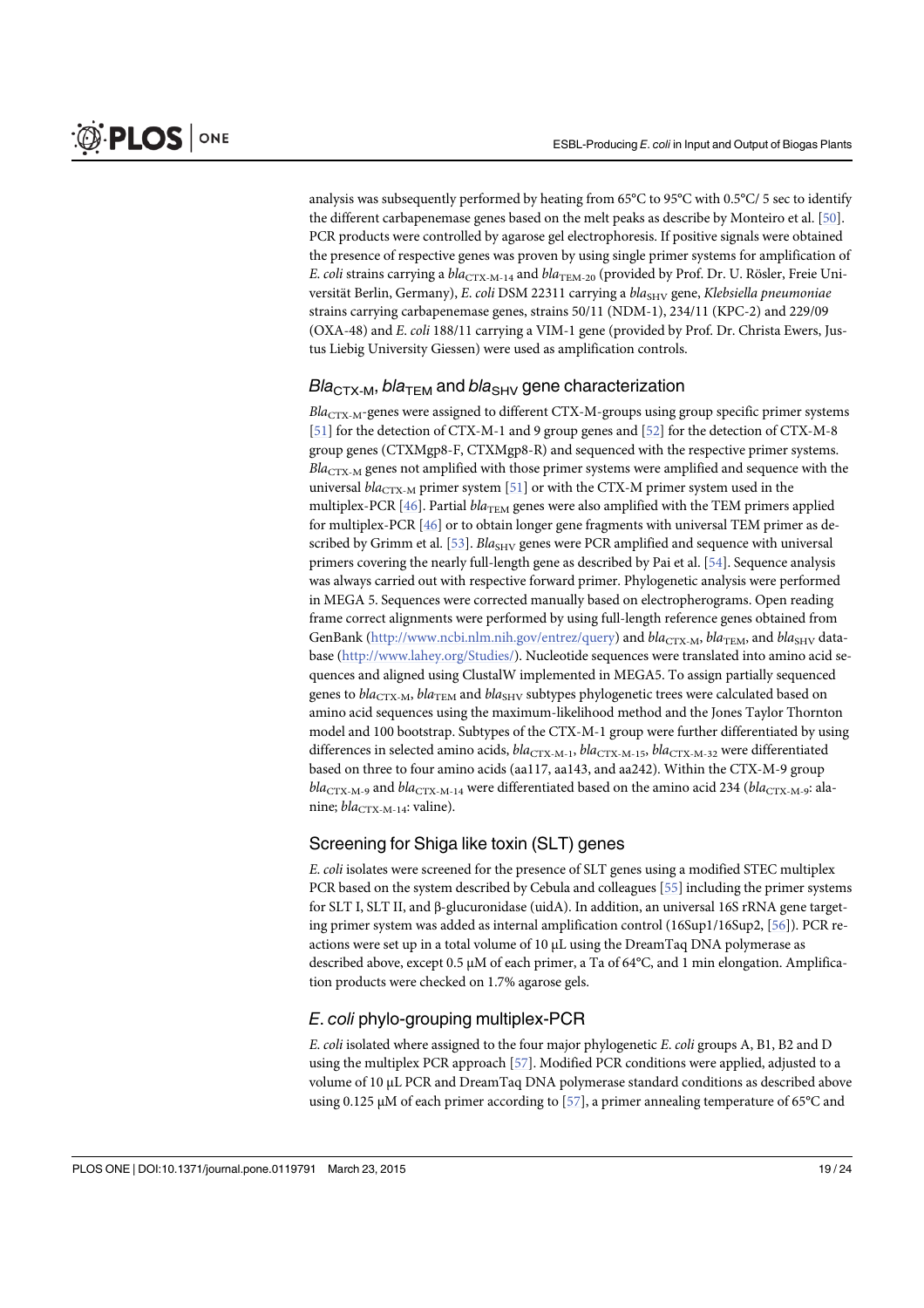30 sec for elongation. PCR products were separated by 1.5% agarose gel electrophoresis and E. coli isolates were assigned to phylogenetic groups using a dichotomous decision tree [10].

## Genotypic differentiation of E. coli isolates using BOX-PCR (molecular fingerprinting)

ESBL-producing E. coli isolates were differentiated at the genomic level by BOX-PCR using primer BOX1A [58] as described previously [59]. Cluster analysis of BOX-PCR pattern was performed in GelCompar II (Applied Maths) using the UPGMA clustering based on the Pearson correlation.

#### Multilocus sequence typing (MLST)

MLST sequence types were determined for genetically different ESBL-producing E. coli isolates using the E. coli MLST scheme based on the 7 housekeeping genes *adk, fumC, gyrB, icd, mdh,* purA and recA [60]. Primer and amplification conditions were used according to Wirth et al. [60] except primer recAR was used as reverse primer for recA amplification and ([http://mlst.](http://mlst.ucc.ie/mlst/dbs/Ecoli/documents/primersColi_html) [ucc.ie/mlst/dbs/Ecoli/documents/primersColi\\_html](http://mlst.ucc.ie/mlst/dbs/Ecoli/documents/primersColi_html)) and primer icd-P1(-79) [61] used as forward primer for icd amplification. Reverse primers were used for Sanger sequencing. Sequences were corrected manually based on the electropherograms and trimmed to the gene fragments necessary for ST analysis using MEGA5 and sequence types (ST) were identified using the MLST database [\(http://mlst.ucc.ie/mlst/dbs/Ecoli/](http://mlst.ucc.ie/mlst/dbs/Ecoli/)).

## Antimicrobial susceptibility testing

Susceptibility testing of E. coli isolates carrying ESBL genes to ten veterinary relevant antibiotics was tested for a selection for using a standard sensitivity 96 well plate test panel (Micronaut S, Merlin, Bornheim-Hersel) to determine minimal inhibitory concentrations (MIC) values. Isolate preparation and treatment was done accordingly to CLSI guidelines  $[62]$ . For each antibiotic a concentration range of eight concentrations was tested [values in  $\mu$ g mL<sup>-1</sup>] for: amoxicillin (0.5–64), cefquinom (0.25–32) (+/- clavulanic acid), ceftiofur (0.25–32) (+/- clavulanic acid), enrofloxacin (0.0625–8), florfenicol (0.5–64), oxacillin (0.25–32), sulfamethoxazole (4–256), tetracyclin (0.25–32), trimethoprim/sulfamethoxazole (0.0625/1.125–8/125), and tylosin (0.125– 16). Meropenem was tested accordingly in a 96 well plate. Tested concentrations ranged from 0.0625 to 64 mg  $L^{-1}$ . Meropenem was directly adjusted to the growth medium in test panel wells.

#### Nucleotide sequence deposition

The GenBank/EMBL/DDBJ accession number for 16S rRNA gene sequences of bacterial isolates are KJ831392 to KJ831561 and KM658573 to KM658586; for CTX-M coding genes KJ918507 to KJ918509; KJ918513 to KJ918537, and KM658587 to KM658595; for SHV coding genes KP165080 to KP165082, and gene sequences obtained from housekeeping genes of E. coli isolates were partially published under KJ918538 to KJ918564 (adk), KJ918565 to KJ918591 (fumC), KJ918592 to KJ918618 (gyrB), KJ918619 to KJ918645(icd), KJ918700 to KJ918726 (mdh), KJ918646 to KJ918672 (purA), and KJ918673 to KJ918699 (recA).

#### Supporting Information

[S1 Fig.](http://www.plosone.org/article/fetchSingleRepresentation.action?uri=info:doi/10.1371/journal.pone.0119791.s001) Overview of growth on CHROMagar ESBL after direct plating (sample dilutions  $10^0$  to  $10^{-2}$ ) and after pre-enrichment of 0.1, 1, and 10 g. (PDF)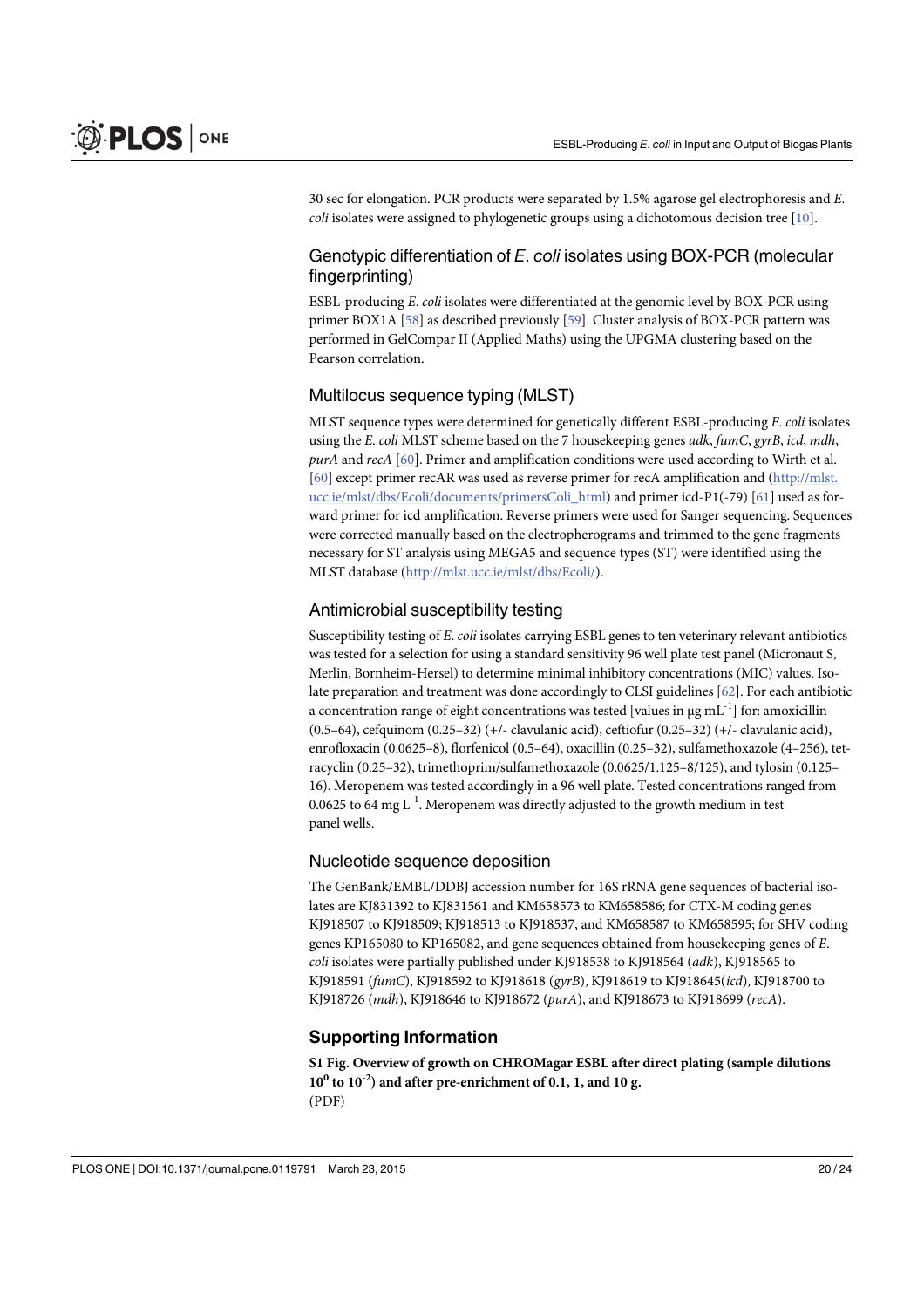[S2 Fig.](http://www.plosone.org/article/fetchSingleRepresentation.action?uri=info:doi/10.1371/journal.pone.0119791.s002) Distribution of E. coli genotypes (defined by BOX-PCR pattern) in input and output samples of the investigated biogas plants. (PDF)

[S3 Fig.](http://www.plosone.org/article/fetchSingleRepresentation.action?uri=info:doi/10.1371/journal.pone.0119791.s003) Phylogenetic assignment of CTX-M genes detected in ESBL isolates to main CTX-M groups based on partial amino acid sequence based phylogenetic analysis. (PDF)

[S4 Fig.](http://www.plosone.org/article/fetchSingleRepresentation.action?uri=info:doi/10.1371/journal.pone.0119791.s004) Multilocus sequence based maximum-likelihood tree based on concatenated nucleotide sequences showing the phylogenetic variety of E. coli isolates. (PDF)

[S1 Table.](http://www.plosone.org/article/fetchSingleRepresentation.action?uri=info:doi/10.1371/journal.pone.0119791.s005) Overview of the composition of input samples and bioenergy crops from the different biogas plants investigated in 2012 (A) and 2013 (B). (PDF)

#### Acknowledgments

We thank Rita Kramer for excellent cooperation for sampling of input and output samples at the German biogas plants.

#### Author Contributions

Conceived and designed the experiments: SG PK WD. Performed the experiments: TS AG. Analyzed the data: SG TS AG. Contributed reagents/materials/analysis tools: PK WD. Wrote the paper: SG TS.

#### References

- 1. Friese A, Schulz J, Laube H, von Salviati C, Hartung J, Roesler U. Faecal occurrence and emissions of livestock-associated methicillin-resistant Staphylococcus aureus (laMRSA) and ESBL/AmpCproducing E. coli from animal farms in Germany. Berl Munch Tierarztl Wochenschr 2013; 126(3–4): 175–180.
- 2. Hartmann A, Locatelli A, Amoureux L, Depret G, Jolivet C, Gueneau E, et al. Occurrence of CTX-M producing Escherichia coli in soils, cattle, and farm environment in France (Burgundy Region). Front Microbiol 2012; 3: 83. doi: [10.3389/fmicb.2012.00083](http://dx.doi.org/10.3389/fmicb.2012.00083) PMID: [22408639](http://www.ncbi.nlm.nih.gov/pubmed/22408639)
- Snow LC, Warner RG, Cheney T, Wearing H, Stokes M, Harris K, et al. Risk factors associated with extended spectrum beta-lactamase Escherichia coli (CTX-M) on dairy farms in North West England and North Wales. Prev Vet Med 2012; 106(3–4): 225–234. doi: [10.1016/j.prevetmed.2012.04.008](http://dx.doi.org/10.1016/j.prevetmed.2012.04.008) PMID: [22633738](http://www.ncbi.nlm.nih.gov/pubmed/22633738)
- 4. Ewers C, Bethe A, Semmler T, Guenther S, Wieler LH. Extended-spectrum beta-lactamase-producing and AmpC-producing Escherichia coli from livestock and companion animals, and their putative impact on public health: a global perspective. Clin Microbiol Infect 2012; 18(7): 646–655. doi: [10.1111/j.1469-](http://dx.doi.org/10.1111/j.1469-0691.2012.03850.x) [0691.2012.03850.x](http://dx.doi.org/10.1111/j.1469-0691.2012.03850.x) PMID: [22519858](http://www.ncbi.nlm.nih.gov/pubmed/22519858)
- 5. Heuer H, Schmitt H, Smalla K. Antibiotic resistance gene spread due to manure application on agricultural fields. Curr Opin Microbiol 2011; 14(3): 236–243. doi: [10.1016/j.mib.2011.04.009](http://dx.doi.org/10.1016/j.mib.2011.04.009) PMID: [21546307](http://www.ncbi.nlm.nih.gov/pubmed/21546307)
- 6. Weiland P. Biogas production: current state and perspectives. Appl Microbiol Biotechnol 2010; 85(4): 849–860. doi: [10.1007/s00253-009-2246-7](http://dx.doi.org/10.1007/s00253-009-2246-7) PMID: [19777226](http://www.ncbi.nlm.nih.gov/pubmed/19777226)
- 7. Angelidaki I, Ellegaard L, Ahring BK. A mathematical model for dynamic simulation of anaerobic digestion of complex substrates: focusing on ammonia inhibition. Biotechnol Bioeng 1993; 42(2): 159–166. PMID: [18612976](http://www.ncbi.nlm.nih.gov/pubmed/18612976)
- 8. Philipp W, Hölzle LE. Krankheitskeime in Gärresten aus Biogasanlagen? Gefahrstoffe-Reinhaltung der Luft 2012; 72(5): 216–220.
- 9. Resende JA, Silva VL, de Oliveira TL, de Oliveira Fortunato S, da Costa Carneiro J, Otenio MH, et al. Prevalence and persistence of potentially pathogenic and antibiotic resistant bacteria during anaerobic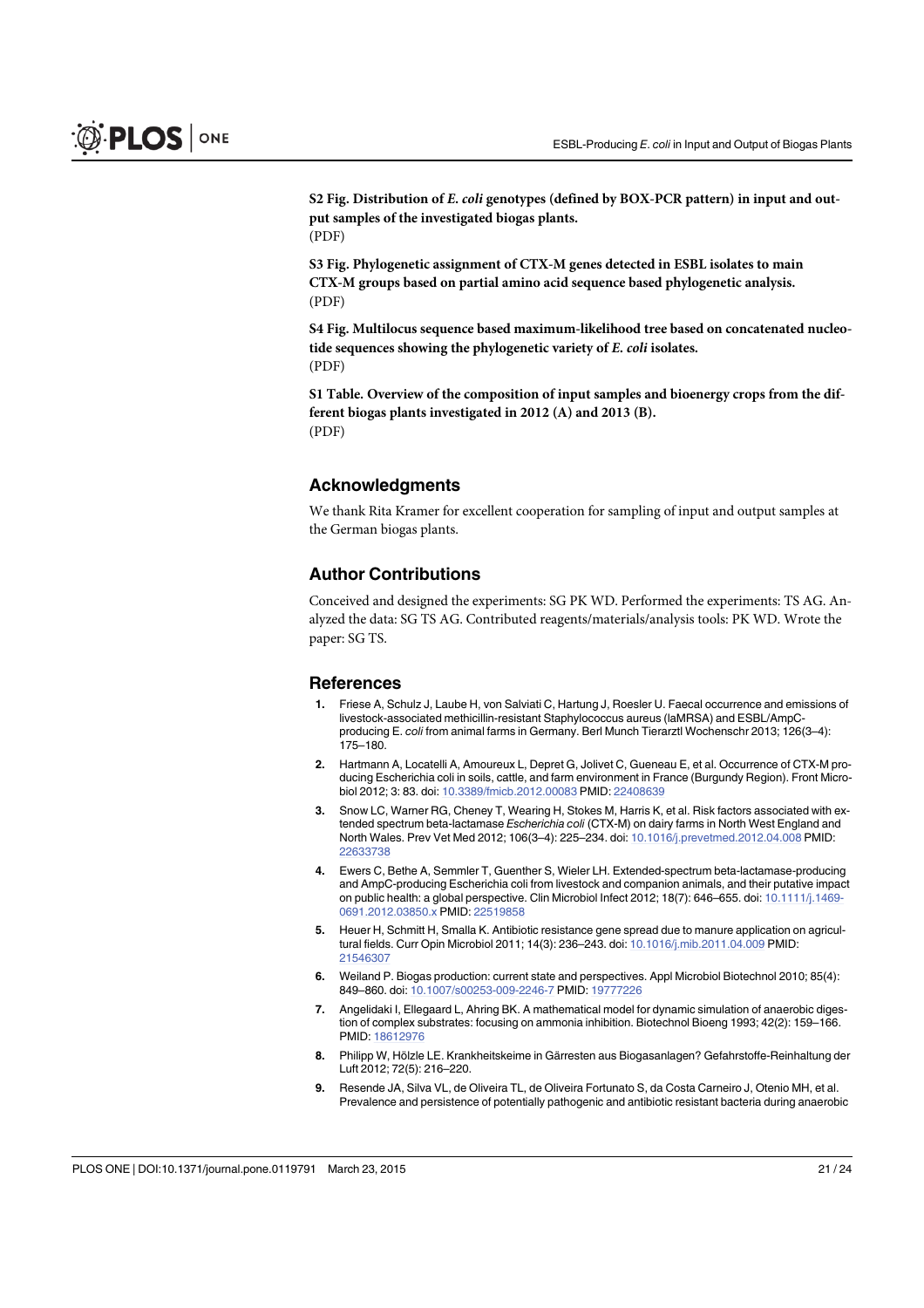digestion treatment of cattle manure. Bioresour Technol 2014; 153: 284–291. doi: [10.1016/j.biortech.](http://dx.doi.org/10.1016/j.biortech.2013.12.007) [2013.12.007](http://dx.doi.org/10.1016/j.biortech.2013.12.007) PMID: [24374028](http://www.ncbi.nlm.nih.gov/pubmed/24374028)

- 10. Clermont O, Bonacorsi S, Bingen E. Rapid and simple determination of the Escherichia coli phylogenetic group. Appl Environ Microbiol 2000; 66(10): 4555–4558. PMID: [11010916](http://www.ncbi.nlm.nih.gov/pubmed/11010916)
- 11. Higgins CS, Avison MB, Jamieson L, Simm AM, Bennett PM, Walsh TR. Characterization, cloning and sequence analysis of the inducible Ochrobactrum anthropi AmpC beta-lactamase. J Antimicrob Che-mother 2001; 47(6): 745-754. PMID: [11389106](http://www.ncbi.nlm.nih.gov/pubmed/11389106)
- 12. Nadjar D, Labia R, Cerceau C, Bizet C, Philippon A, Arlet G. Molecular characterization of chromosomal class C β-lactamase and its regulatory gene in Ochrobactrum anthropi. Antimicrob Agents Chemother 2001; 45(8): 2324–2330. PMID: [11451692](http://www.ncbi.nlm.nih.gov/pubmed/11451692)
- 13. Lister PD, Wolter DJ, Hanson ND. Antibacterial-resistant Pseudomonas aeruginosa: clinical impact and complex regulation of chromosomally encoded resistance mechanisms. Clin Microbiol Rev. 2009 Oct; 22(4): 582–610. doi: [10.1128/CMR.00040-09](http://dx.doi.org/10.1128/CMR.00040-09) PMID: [19822890](http://www.ncbi.nlm.nih.gov/pubmed/19822890)
- 14. Perez F, Hujer AM, Hujer KM, Decker BK, Rather PN, Bonomo RA. Global challenge of multidrugresistant Acinetobacter baumannii. Antimicrob Agents Chemother. 2007; 51(10): 3471–3484. PMID: [17646423](http://www.ncbi.nlm.nih.gov/pubmed/17646423)
- 15. Grohs P, Tillecovidin B, Caumont-Prim A, Carbonnelle E, Day N, Podglajen I, et al. Comparison of five media for detection of extended-spectrum Beta-lactamase by use of the wasp instrument for automated specimen processing. J Clin Microbiol. 2013; 51(8): 2713–2716. doi: [10.1128/JCM.00077-13](http://dx.doi.org/10.1128/JCM.00077-13) PMID: [23698524](http://www.ncbi.nlm.nih.gov/pubmed/23698524)
- 16. Saito R, Koyano S, Nagai R, Okamura N, Moriya K, Koike K. Evaluation of a chromogenic agar medium for the detection of extended-spectrum beta-lactamase-producing Enterobacteriaceae. Lett Appl Microbiol. 2010; 51(6): 704–706. PMID: [21117288](http://www.ncbi.nlm.nih.gov/pubmed/21117288)
- 17. Randall LP, Kirchner M, Teale CJ, Coldham NG, Liebana E, Clifton-Hadley F. Evaluation of CHROMagar CTX, a novel medium for isolating CTX-M-ESBL-positive Enterobacteriaceae while inhibiting AmpC-producing strains. J Antimicrob Chemother. 2009; 63(2): 302–308. doi: [10.1093/jac/dkn485](http://dx.doi.org/10.1093/jac/dkn485) PMID: [19043079](http://www.ncbi.nlm.nih.gov/pubmed/19043079)
- 18. Laube H, Friese A, von Salviati C, Guerra B, Kasbohrer A, Kreienbrock L, et al. Longitudinal Monitoring of Extended-Spectrum-Beta-Lactamase/AmpC-Producing Escherichia coli at German Broiler Chicken Fattening Farms. Appl Environ Microbiol. 2013; 79(16): 4815–4820. doi: [10.1128/AEM.00856-13](http://dx.doi.org/10.1128/AEM.00856-13) PMID: [23747697](http://www.ncbi.nlm.nih.gov/pubmed/23747697)
- 19. Schmid A, Hormansdorfer S, Messelhäusser U, Käsbohrer A, Sauter-Louis C, Mansfeld R. Prevalence of extended-spectrum beta-lactamase-producing Escherichia coli on bavarian dairy and beef cattle farms. Appl Environ Microbiol. 2013; 79(9): 3027–3032. doi: [10.1128/AEM.00204-13](http://dx.doi.org/10.1128/AEM.00204-13) PMID: [23455336](http://www.ncbi.nlm.nih.gov/pubmed/23455336)
- 20. Kola A, Kohler C, Pfeifer Y, Schwab F, Kuhn K, Schulz K, et al. High prevalence of extended-spectrumbeta-lactamase-producing Enterobacteriaceae in organic and conventional retail chicken meat, Germany. J of Antimicrob Chemoth. 2012; 67(11): 2631–2634. doi: [10.1093/jac/dks295](http://dx.doi.org/10.1093/jac/dks295) PMID: [22868643](http://www.ncbi.nlm.nih.gov/pubmed/22868643)
- 21. Boxall ABA, Fogg LA, Blackwell PA, Kay P, Pemberton EJ, Croxford A. Veterinary medicines in the environment. Reviews of Environmental Contamination and Toxicology. 2004; 180: 1–91. PMID: [14561076](http://www.ncbi.nlm.nih.gov/pubmed/14561076)
- 22. Tenaillon O, Skurnik D, Picard B, Denamur E. The population genetics of commensal Escherichia coli. Nat Rev Microbiol. 2010; 8(3): 207–217. doi: [10.1038/nrmicro2298](http://dx.doi.org/10.1038/nrmicro2298) PMID: [20157339](http://www.ncbi.nlm.nih.gov/pubmed/20157339)
- 23. Schmiedel J, Falgenhauer L, Domann E, Bauerfeind R, Prenger-Berninghoff E, Imirzalioglu C, et al. Multiresistant extended-spectrum beta-lactamase-producing Enterobacteriaceae from humans, companion animals and horses in central Hesse, Germany. BMC Microbiol. 2014; 14: 187.
- 24. Günther S, Bethe A, Fruth A, Semmler T, Ulrich RG, Wieler LH, et al. Frequent combination of antimicrobial multiresistance and extraintestinal pathogenicity in Escherichia coli isolates from urban rats (Rattus norvegicus) in Berlin, Germany. PLoS One. 2012; 7(11): e50331. doi: [10.1371/journal.pone.](http://dx.doi.org/10.1371/journal.pone.0050331) [0050331](http://dx.doi.org/10.1371/journal.pone.0050331) PMID: [23189197](http://www.ncbi.nlm.nih.gov/pubmed/23189197)
- 25. Jakobsen L, Garneau P, Kurbasic A, Bruant G, Stegger M, Harel J, et al. Microarray-based detection of extended virulence and antimicrobial resistance gene profiles in phylogroup B2 Escherichia coli of human, meat and animal origin. J Med Microbiol. 2011; 60(Pt 10): 1502–1511. doi: [10.1099/jmm.0.](http://dx.doi.org/10.1099/jmm.0.033993-0) [033993-0](http://dx.doi.org/10.1099/jmm.0.033993-0) PMID: [21617024](http://www.ncbi.nlm.nih.gov/pubmed/21617024)
- 26. Manoharan A, Premalatha K, Chatterjee S, Mathai D. Correlation of TEM, SHV and CTX-M extendedspectrum beta lactamases among Enterobacteriaceae with their in vitro antimicrobial susceptibility. Indian J Med Microbiol. 2011; 29(2): 161–164. doi: [10.4103/0255-0857.81799](http://dx.doi.org/10.4103/0255-0857.81799) PMID: [21654112](http://www.ncbi.nlm.nih.gov/pubmed/21654112)
- 27. Kanamori H, Navarro RB, Yano H, Sombrero LT, Capeding MR, Lupisan SP, et al. Molecular characteristics of extended-spectrum beta-lactamases in clinical isolates of Enterobacteriaceae from the Philippines. Acta Trop. 2011; 120(1–2): 140–145.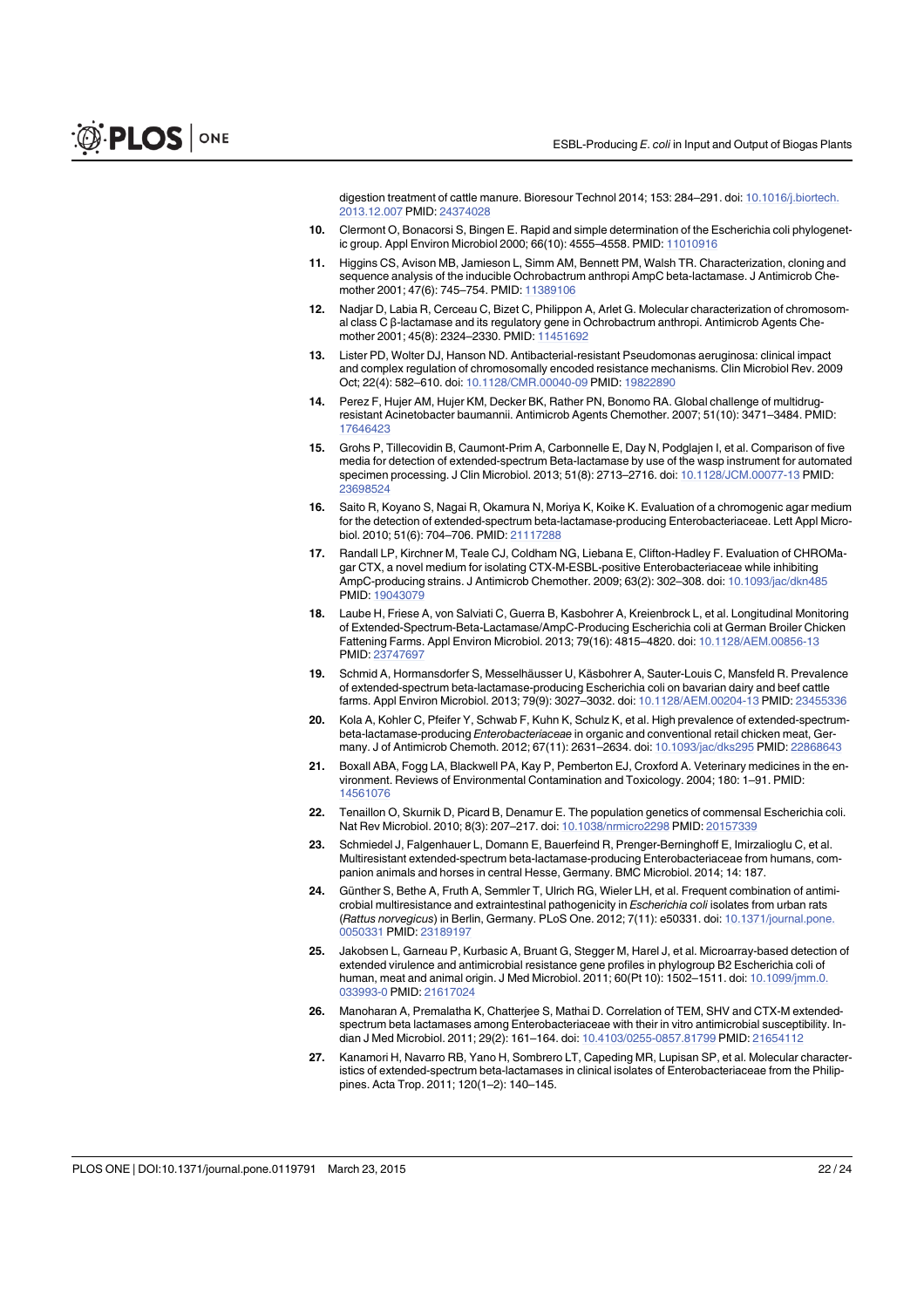- 28. Singh A, Shahid M, Sobia F, Umesh, Khan HM. Comparative study on occurrence of class A and class C β-lactamase genes and their co-occurrence in Indian Enterobacteriaceae during years 2009 and 2010. Asian Pac J Trop Med. 2011; 4(10): 764-768. doi: [10.1016/S1995-7645\(11\)60190-9](http://dx.doi.org/10.1016/S1995-7645(11)60190-9) PMID: [22014729](http://www.ncbi.nlm.nih.gov/pubmed/22014729)
- 29. Kaur M, Aggarwal A. Occurrence of the CTX-M, SHV and the TEM Genes Among the Extended Spectrum beta-Lactamase Producing Isolates of Enterobacteriaceae in a Tertiary Care Hospital of North India. J Clin Diagn Res. 2013; 7(4): 642–645. doi: [10.7860/JCDR/2013/5081.2872](http://dx.doi.org/10.7860/JCDR/2013/5081.2872) PMID: [23730637](http://www.ncbi.nlm.nih.gov/pubmed/23730637)
- 30. Valenza G, Nickel S, Pfeifer Y, Eller C, Krupa E, Lehner-Reindl V, et al. Extended-spectrum-betalactamase-producing Escherichia coli as intestinal colonizers in the German community. Antimicrob Agents Chemother. 2014; 58(2):1228–1230. doi: [10.1128/AAC.01993-13](http://dx.doi.org/10.1128/AAC.01993-13) PMID: [24295972](http://www.ncbi.nlm.nih.gov/pubmed/24295972)
- 31. Leistner R, Meyer E, Gastmeier P, Pfeifer Y, Eller C, Dem P, et al. Risk factors associated with the community-acquired colonization of extended-spectrum beta-lactamase (ESBL) positive Escherichia coli. An exploratory case-control study. PLoS One. 2013; 8(9): e74323. doi: [10.1371/journal.pone.0074323](http://dx.doi.org/10.1371/journal.pone.0074323) PMID: [24040229](http://www.ncbi.nlm.nih.gov/pubmed/24040229)
- 32. Blaak H, Hamidjaja RA, van Hoek AH, de Heer L, de Roda Husman AM, Schets FM. Detection of extended-spectrum beta-lactamase (ESBL)-producing Escherichia coli on flies at poultry farms. Appl Environ Microbiol. 2014; 80(1): 239–246. doi: [10.1128/AEM.02616-13](http://dx.doi.org/10.1128/AEM.02616-13) PMID: [24162567](http://www.ncbi.nlm.nih.gov/pubmed/24162567)
- 33. Vincent C, Boerlin P, Daignault D, Dozois CM, Dutil L, Galanakis C, et al. Food reservoir for Escherichia coli causing urinary tract infections. Emerg Infect Dis. 2010; 16(1): 88–95. doi: [10.3201/eid1601.](http://dx.doi.org/10.3201/eid1601.091118) [091118](http://dx.doi.org/10.3201/eid1601.091118) PMID: [20031048](http://www.ncbi.nlm.nih.gov/pubmed/20031048)
- 34. Rogers BA, Sidjabat HE, Paterson DL. Escherichia coli O25b-ST131: a pandemic, multiresistant, community-associated strain. J Antimicrob Chemother. 2011; 66(1): 1-14. doi: [10.1093/jac/dkq415](http://dx.doi.org/10.1093/jac/dkq415) PMID: [21081548](http://www.ncbi.nlm.nih.gov/pubmed/21081548)
- 35. Hernandez J, Johansson A, Stedt J, Bengtsson S, Porczak A, Granholm S, et al. Characterization and comparison of extended-spectrum beta-lactamase (ESBL) resistance genotypes and population structure of Escherichia coli isolated from Franklin's gulls (Leucophaeus pipixcan) and humans in Chile. PLoS One. 2013; 8(9): e76150. doi: [10.1371/journal.pone.0076150](http://dx.doi.org/10.1371/journal.pone.0076150) PMID: [24098774](http://www.ncbi.nlm.nih.gov/pubmed/24098774)
- 36. Dobiasova H, Dolejska M, Jamborova I, Brhelova E, Blazkova L, Papousek I, et al. Extended spectrum beta-lactamase and fluoroquinolone resistance genes and plasmids among Escherichia coli isolates from zoo animals, Czech Republic. FEMS Microbiol Ecol. 2013; 85(3): 604–611. doi: [10.1111/1574-](http://dx.doi.org/10.1111/1574-6941.12149) [6941.12149](http://dx.doi.org/10.1111/1574-6941.12149) PMID: [23679004](http://www.ncbi.nlm.nih.gov/pubmed/23679004)
- 37. Ewers C. Extended-spectrum beta-lactamases producing Gram-negative bacteria in companion animals: action is clearly warranted! Berl Munch Tierarztl Wochenschr. 2011; 124: 94–101. PMID: [21462862](http://www.ncbi.nlm.nih.gov/pubmed/21462862)
- 38. Huber H, Zweifel C, Wittenbrink MM, Stephan R. ESBL-producing uropathogenic Escherichia coli isolated from dogs and cats in Switzerland. Vet Microbiol. 2013 23; 162(2–4): 992–996.
- 39. Schink AK, Kadlec K, Schwarz S. Analysis of bla(CTX-M)-carrying plasmids from Escherichia coli iso-lates collected in the BfT-GermVet study. Appl Environ Microbiol. 2011; 77(20): 7142-7146. doi: [10.](http://dx.doi.org/10.1128/AEM.00559-11) [1128/AEM.00559-11](http://dx.doi.org/10.1128/AEM.00559-11) PMID: [21685166](http://www.ncbi.nlm.nih.gov/pubmed/21685166)
- 40. Mellmann A, Bielaszewska M, Kock R, Friedrich AW, Fruth A, Middendorf B, et al. Analysis of collection of hemolytic uremic syndrome-associated enterohemorrhagic Escherichia coli. Emerg Infect Dis. 2008; 14(8): 1287–1290. doi: [10.3201/eid1408.071082](http://dx.doi.org/10.3201/eid1408.071082) PMID: [18680658](http://www.ncbi.nlm.nih.gov/pubmed/18680658)
- 41. Ruiz del Castillo B, Vinue L, Roman EJ, Guerra B, Carattoli A, Torres C, et al. Molecular characterization of multiresistant Escherichia coli producing or not extended-spectrum beta-lactamases. BMC Microbiol. 2013; 13:84. doi: [10.1186/1471-2180-13-84](http://dx.doi.org/10.1186/1471-2180-13-84) PMID: [23586437](http://www.ncbi.nlm.nih.gov/pubmed/23586437)
- 42. Gouali M, Ruckly C, Carle I, Lejay-Collin M, Weill FX. Evaluation of CHROMagar STEC and STEC O104 chromogenic agar media for detection of Shiga Toxin-producing Escherichia coli in stool specimens. J Clin Microbiol. 2013; 51(3): 894–900. doi: [10.1128/JCM.03121-12](http://dx.doi.org/10.1128/JCM.03121-12) PMID: [23284030](http://www.ncbi.nlm.nih.gov/pubmed/23284030)
- 43. Hirvonen JJ, Siitonen A, Kaukoranta SS. Usability and performance of CHROMagar STEC medium in detection of Shiga toxin-producing Escherichia coli strains. J Clin Microbiol. 2012; 50(11): 3586–3590. doi: [10.1128/JCM.01754-12](http://dx.doi.org/10.1128/JCM.01754-12) PMID: [22933601](http://www.ncbi.nlm.nih.gov/pubmed/22933601)
- 44. Tzschoppe M, Martin A, Beutin L. A rapid procedure for the detection and isolation of enterohaemorrhagic Escherichia coli (EHEC) serogroup O26, O103, O111, O118, O121, O145 and O157 strains and the aggregative EHEC O104:H4 strain from ready-to-eat vegetables. Int J Food Microbiol. 2012; 152(1–2): 19–30. doi: [10.1016/j.ijfoodmicro.2011.09.010](http://dx.doi.org/10.1016/j.ijfoodmicro.2011.09.010) PMID: [22075525](http://www.ncbi.nlm.nih.gov/pubmed/22075525)
- 45. Fischer J, Rodriguez I, Schmoger S, Friese A, Roesler U, Helmuth R, et al. Escherichia coli producing VIM-1 carbapenemase isolated on a pig farm. J Antimicrob Chemother. 2012; 67(7): 1793–1795. doi: [10.1093/jac/dks108](http://dx.doi.org/10.1093/jac/dks108) PMID: [22454489](http://www.ncbi.nlm.nih.gov/pubmed/22454489)